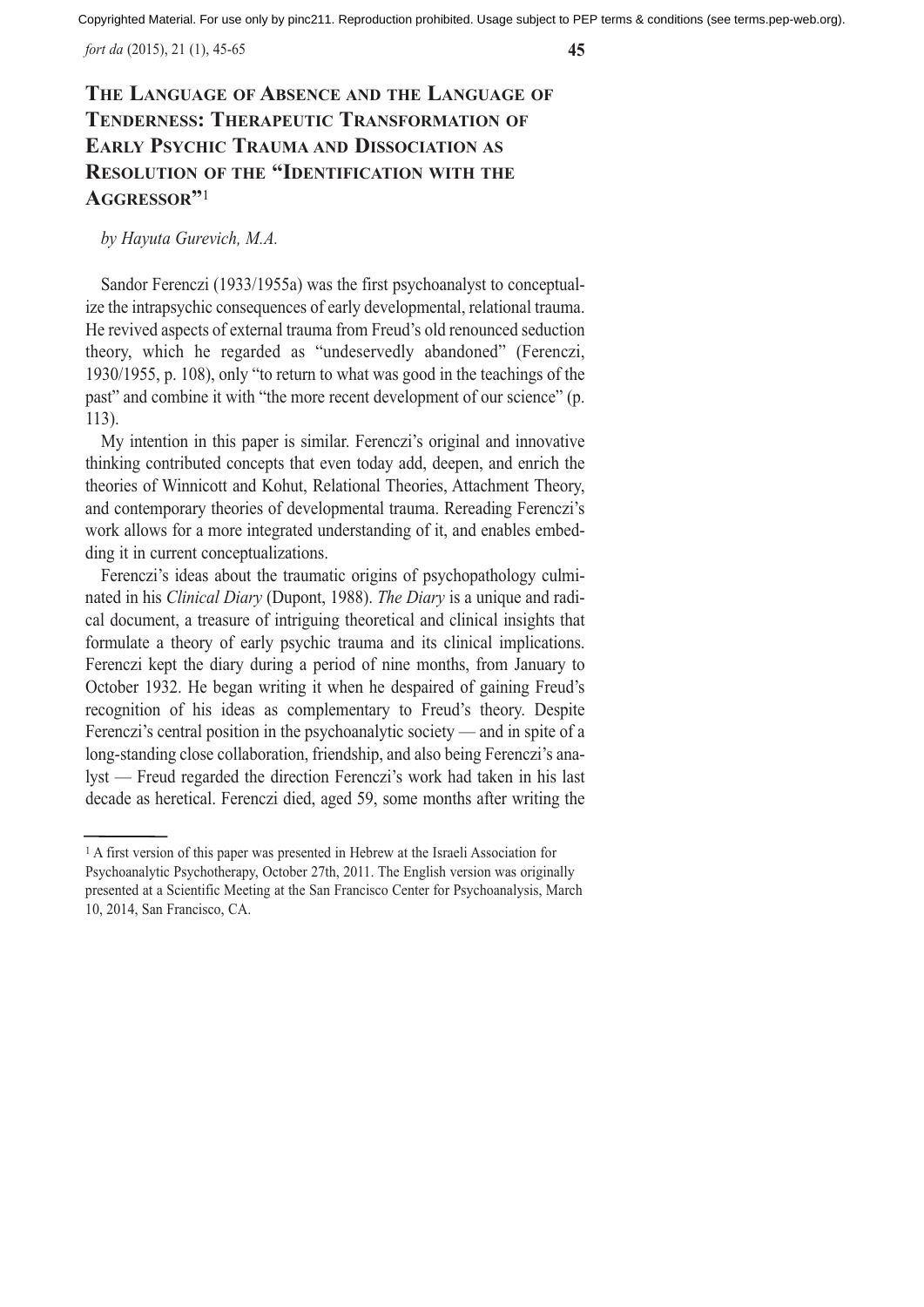## **46** THE LANGUAGE OF ABSENCE AND THE LANGUAGE OF TENDERNESS

diary's painful final entry, describing his breakdown following Freud's strong disapproval of the paper, which Ferenczi intended to present to the 12th International Psychoanalytic Conference at Wiesbaden that year (1932). Nevertheless, Ferenczi did present his paper, "Confusion of Tongues Between the Adult and the Child — The Language of Tenderness and of Passion" (1933), for which he was ignored by the psychoanalytic community. The diary, which remained hidden for the next 53 years, was published posthumously, first in French in 1985 and subsequently in English in 1988.

I would like to present Ferenczi's theory as I see it today, through contemporary lenses of conceptualizations of early developmental trauma. Its essence, I believe, is in the notion of "identification with the aggressor," a concept that encompasses both the original external traumatic event and its intrapsychic lasting imprint, as well as the intrapsychic and intersubjective compulsive repetition of it. I shall describe these derivatives and the critical importance of their transformation for the traumatized self.

## *What Is the Identification with the Aggressor?*

Let me go back to Ferenczi's theory of the evolving psyche. At the beginning of life, prior to the emergence of the self and in the absence of mechanisms of withdrawal and regulation, the infant's psyche is tender and permeable to the environment. The initial inborn tendency is to immerse in the other, which is primal to the principle of self-assertion. Self-assertion, as Ferenczi phrased it, requires active adaptation by the caretaker as a prerequisite for the emergence of inborn tendencies. Life within the environment shifts between the principle of self-assertion, which is felt as love, and the principle of adjustment-to-the-environment — a pressure to adjust to the other beyond the tender psyche's ability to contain it, which is sensed as a shock ridden with fear, forcing the infant to relinquish any self-assertive response (Dupont, 1988, June 30th). In other words, until the Ego and its functions develop, any external pressure on the mental apparatus beyond its capacity to process it is sensed as a breakdown of the whole psyche itself, as an anxiety of annihilation. Thus, the opposite of love is not hate but fear, and the balance between them shapes mental development.

Extensive maladjustment of the environment — an extensive absence of a good-enough facilitating environment — is traumatic, as it disrupts the continuity of being (Winnicott 1961/1989b) and arouses automatic survival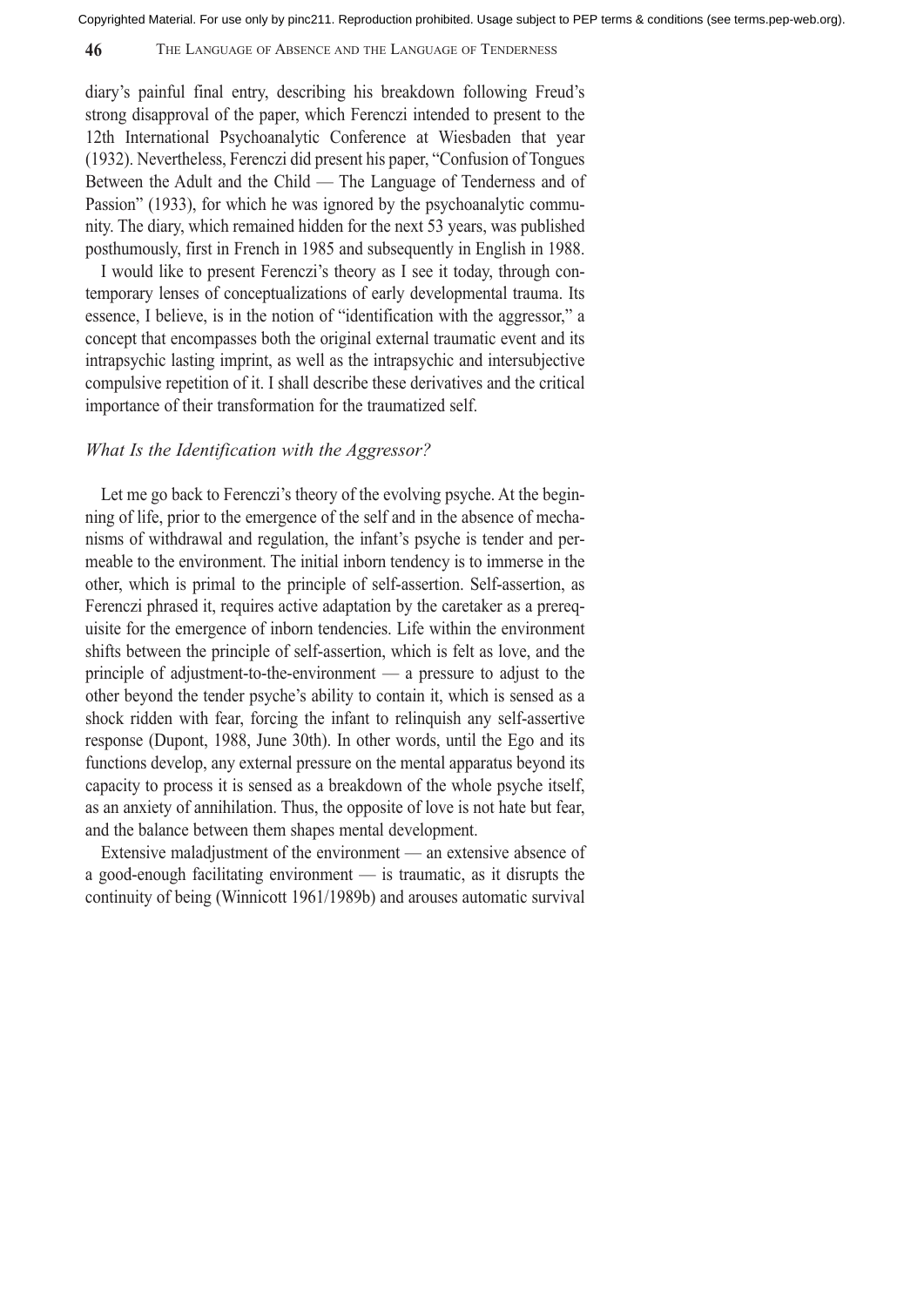#### HAYUTA GUREVICH, M.A **47**

modes of fragmentation and dissociation. These are pre-love and pre-hate and pre-psychic conflict. The authentic responses of helplessness, of extreme vulnerability, and of unbearable primitive agonies (Winnicott, 1963/1989a) are fragmented and dissociated. Thus, external absence of adjustment simultaneously becomes an intrapsychic absence of the authentic self.

Dissociation differs from repression in that it is an automatic, fear-ridden reaction to external danger of annihilation, and not a defense against internal conflict. Consciousness itself is fragmented, keeping its parts dis-associated from each other. Dissociation includes what happened but was not experienced, what was meant to go on existing and materializing but was prematurely cut off due to environmental failure. Furthermore, the other's non-recognition of the child's tender needs is coercefully incorporated, operating from within as an alien transplant that continues to threaten the dissociated tendencies, or in Winnicott's (1960/1965) terms — the true self. The threat of fear of breakdown is an extremely powerful force that operates intrapsychically to keep the dissociated parts from reviving.

The identification with the aggressor is actually the incorporation of selfannulment on a broad spectrum of degrees and types of accumulative developmental traumas — psychological, physical, and sexual — and of neglect, indifference, and deprivation, including the absence of what should have been there for facilitating a normal development. What is aggressive in the absence of a good-enough environment is that this very absence coerces the tender psyche to react and adjust from within to the other, while distorting it from within and harming its natural and spontaneous development. The term "aggressor" is not just in the sense of explicit aggression and not in the usual sense, as we know it from Anna Freud, namely, as identification with the aggressiveness of the aggressor. It is the traumatic impact of the external other on the tender, fragile, and suggestible psyche that is violent, forcing it instantaneously to adjust fearfully to the outside while obliterating itself. This "alien transplant" (Dupont, 1988) is felt as originating from within, as "me." Simultaneously, the authentic "me" is dissociated, threatening as "not me," the revival of which arouses fear of breakdown (Winnicott, 1963/1989). The absent attachment and mirroring of the child's ruptured psyche constructs a distorted intrapsychic sense of what is "me" and of what is "not-me."

I would like to stress another important point. At the stage of tenderness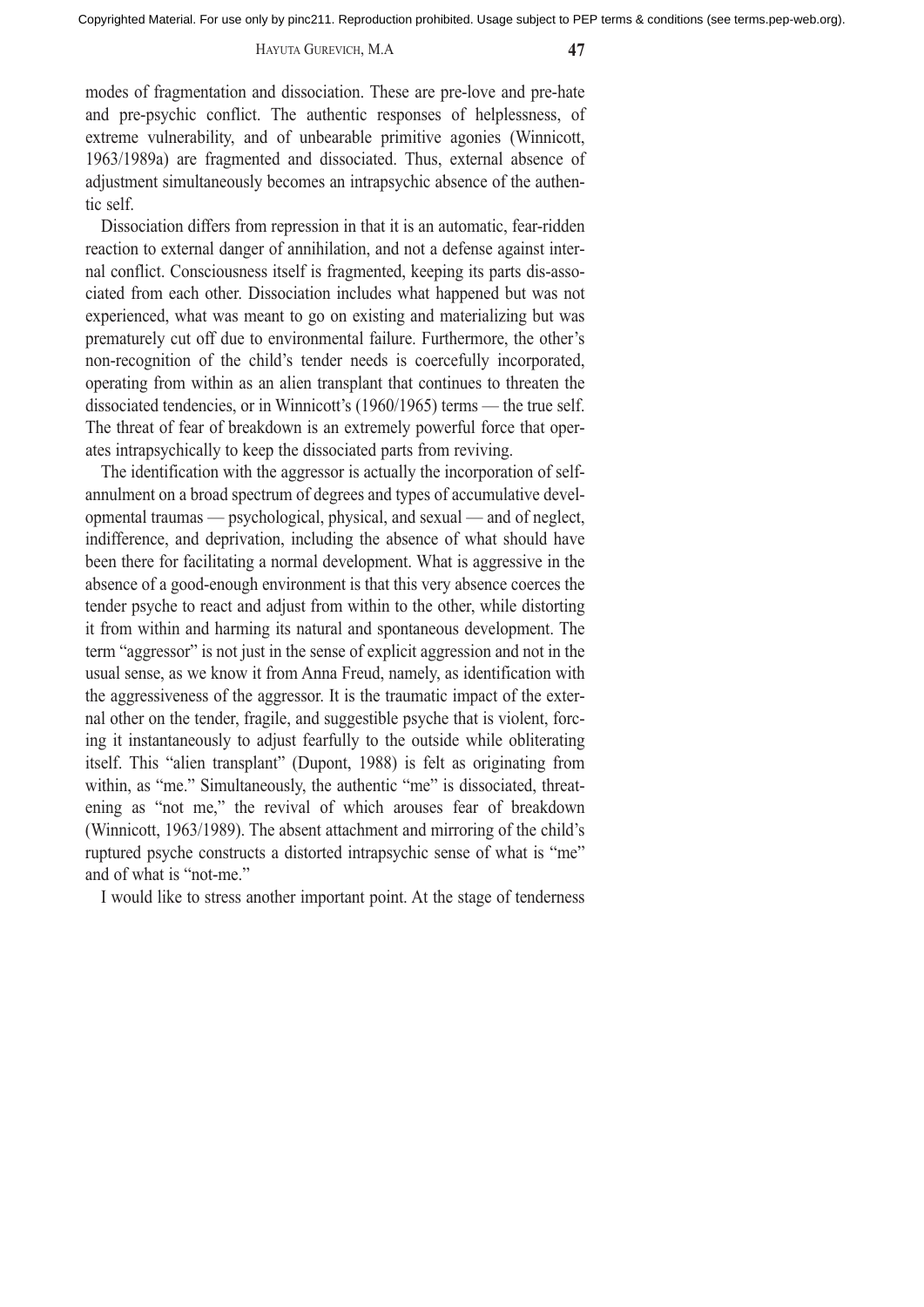### **48** THE LANGUAGE OF ABSENCE AND THE LANGUAGE OF TENDERNESS

and dependency, external trauma has a double nature. When absence of protection from external threat is accompanied by a denial of it and of its psychic consequences, only then does it become a psychic trauma. Furthermore, an absence of recognition and containment by the caretaker of the psychic rupture is a breakdown of the crucial attachment, which is, in itself, annihilating. Early mental trauma occurs in situations of *this double absence, absence within absence* (Gurevich, 2014).

Winnicott's (1971) formulation of  $x+y+z$  reiterates Ferenczi's original ideas, pointing out the annihilating impact of this absence within absence at the stage of dependency:

> The feeling of the mother's existence lasts x minutes. If the mother is away more than x minutes, than the imago fades, and along with this the baby's capacity to use the symbol of the union ceases. The baby is distressed, but this distress is soon *mended* because the mother returns in  $x+y$  minutes. In  $x+y$  minutes the baby has not become altered. But in x+y+z minutes the baby has become *traumatized*. In x+y+z minutes the mother's return does not mend the baby's altered state. Trauma implies that the baby has experienced a break in life's continuity, so that primitive defenses now become organized to defend against a repetition of "unthinkable anxiety" or a return of the acute confusional state that belongs to disintegration of nascent ego structure…. (pp. 114-115)

The extent of self distortion depends on the mother's awareness or her own dissociation of her baby's distress, as pointed out by Ogden (2014) when he writes: "... the feeling of falling forever is only an agony when the infantile self is disconnected from the mother" (p. 211).

This double absence is presented in the psyche not as an absent representation, but rather as a presentation of absence (Green, 1999). The "language of absence" (Gurevich, 2008) is the unique grammar of these phenomena, enabling us to mentalize (Fonagy  $&$  Target, 1998) them as the manifestations of absence, to recognize them and work them through. I suggest that the "presencing" of these absences by a containing analyst in analysis will transform and return the psyche from situation "Z" to "Y," and enable a continuity of being that contains external and internal absences without a survival need for dissociation.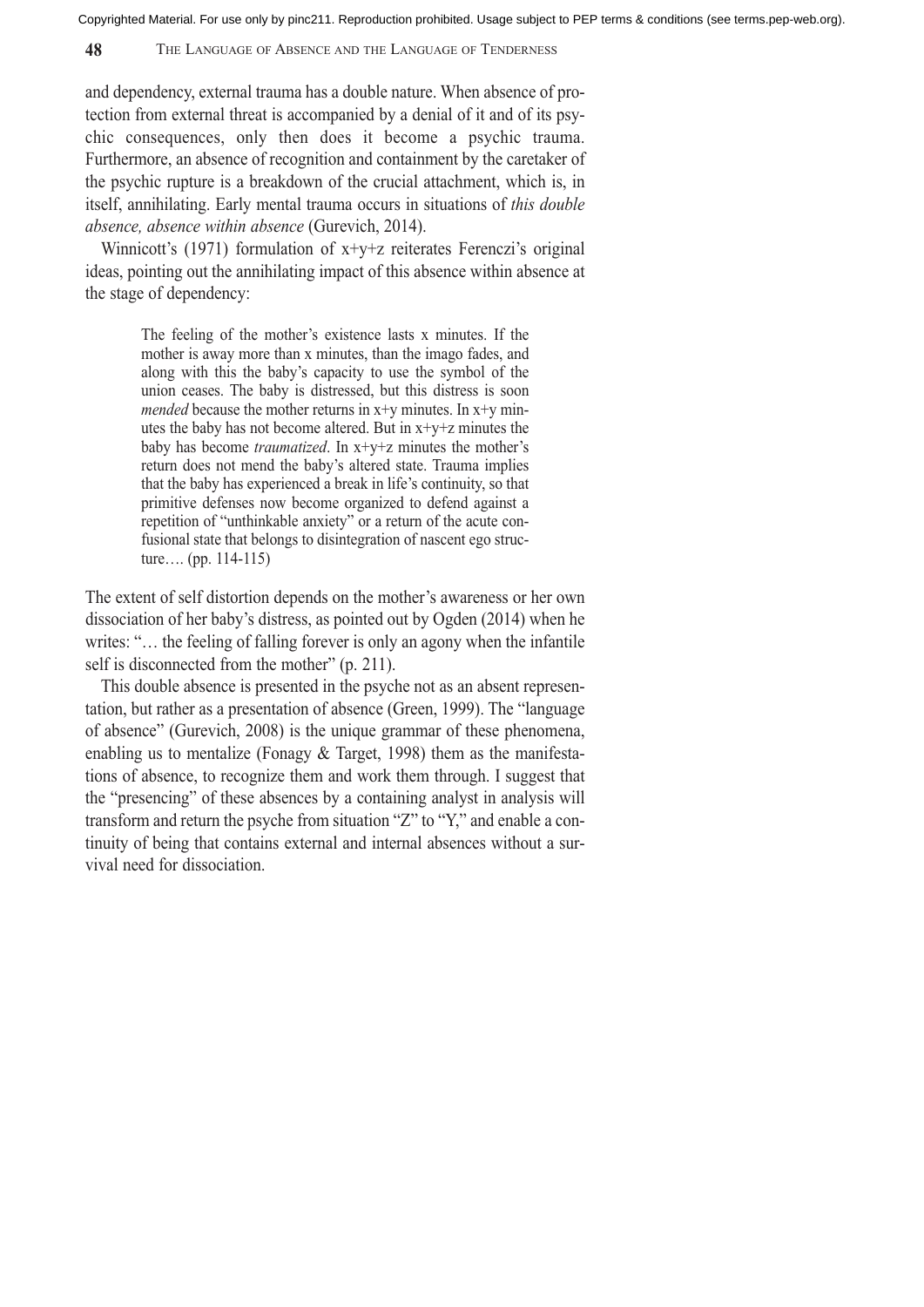HAYUTA GUREVICH, M.A **49**

*Further Intrapsychic Consequences of Identification with the Aggressor*

While the false self adjusts to the environment, it keeps the authentic and injured self withdrawn from reality. It lives in hiding as a tendency, preserving an "unthought known" (Bollas, 1987), truth and reality, awaiting revival and reparation (as in Winnicott) and reconnection with the situation from which its development was arrested (as in Kohut). Expressions of the dissociated parts are not reflective but "direct broadcasts" from the psychic domain of the "the child who has fainted" (Dupont, 1988, January 12th), who experiences the terror of a repeat of the psychic catastrophe in every dependent relationship.

Whenever the need for tenderness is aroused, there is an attendant fear of annihilation and breakdown, defended by self-condemnation and self-annihilation, resulting in a sense of inadequacy and basic fault (Balint, 1968), as well as shame and guilt for the very existence of the authentic self. The internalized identification with the aggressor guards it, but also compulsively fends it off. Intersubjectively, the other is repeatedly experienced as an ever-present threatening aggressor, demanding compliance, submission (Ghent, 1990/1999), and subjugation (Ogden, 2004).

## *Orpha*

I would like to introduce here the concept of Orpha,2 which is mentioned only a few times in the *Clinical Diary* <sup>3</sup> but fascinated my heart and imagination. Underscoring this notion enriches our understanding of the psychic tendencies that it describes. It is believed that Ferenczi heard about Orpha from Elizabeth Severn, the most prominent patient in the *Clinical Diary*. Severn, who was interested in the occult and spiritualism, told Ferenczi that her Orpha had found him for her and guided her to him so that he might rescue her.

<sup>2</sup> This concept was referred to by Frankel (1998), Galdi (1999), Fortune (2003), Kalshed (2003), and recently received an extended significance by Haynal (2014) in his last conclusive article about Ferenczi. I join his deep appreciation for the late Nancy Smith (1998a, 1998b, 1999, 2001) for her inspiring papers about Orphic functions.

<sup>3</sup> January 12th, May 1st, and June 12th.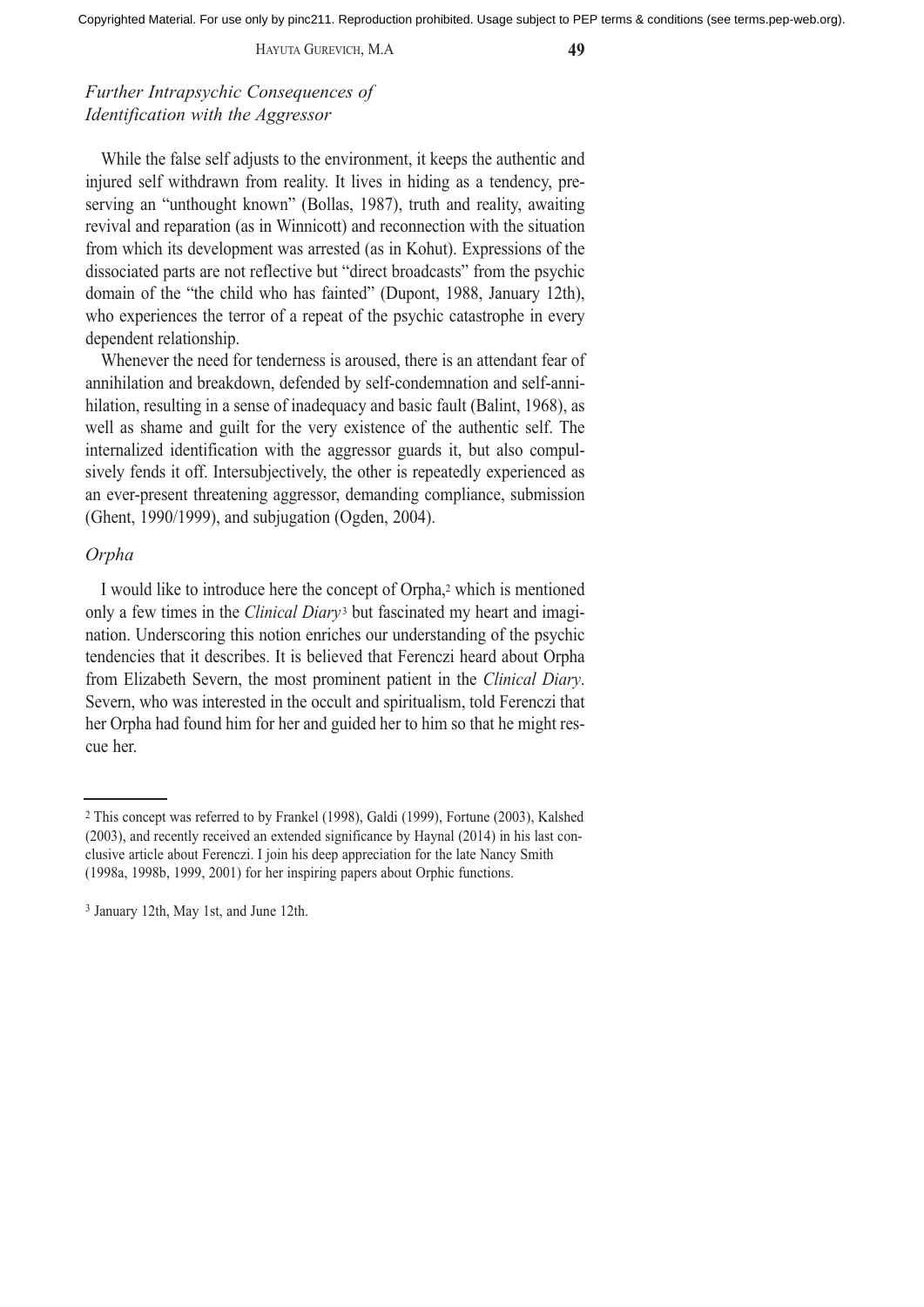## **50** THE LANGUAGE OF ABSENCE AND THE LANGUAGE OF TENDERNESS

Orpha is a mythical poetical name4 for an innate life-preserving force that provides protective mothering in its absence at the age of tenderness. In such a traumatic absence, resulting in identification with the aggressor and in psychic annihilation and psychic death, Orpha comes into being to save the crumbled self from the threat to its very existence. Orpha appears from the depth of despair and helplessness and, as if by magic, revives the ashes of the soul, gathers its dissociated fragments, and even allows for madness to intervene in order to survive. Orpha, in Winnicott's (1960/1965) terms, also allows for a false self to take over in order to survive, while taking upon itself the absent maternal functions and being a part of the false self as well. Orpha is a guardian angel that preserves consoling hallucinations, soothes psychic pain, and shields the dissociated parts from further injury.

Orpha may develop in intelligent or sensitive children a prematurely "wise baby" who is conscious and aware of the aggressor's psyche, predicts his or her actions, knows how to satisfy his or her needs and wishes. Though the wise baby obeys the aggressor, he is secretly contemptuous, knowing that he is immune. By its Orphic powers, it observes psychic catastrophe beyond space and time, and has a visionary ability that enables it to predict recurring trauma. Its cosmic intelligence allows it to digest the aggressor's most monstrous behavior (Dupont, 1988, p. 207). These are the Orphic functions of the patient (Smith 1998a, 1998b, 1999, 2001).

Yet Orpha and the wise baby are detached from any emotion, blind to their own needs, and out of touch with their suffering. Though they manage to preserve the existence of the pre-traumatic psyche from destruction (Dupont, 1988, p. 39), this is achieved by means of fragmentation and dissociation, entrenching the identification with the aggressor and the false self. This perpetuates and compulsively repeats an intrapsychic survival-oriented mode of existence, and lacks the necessary oxygen for the trauma's healing and recovery and cannot restore attachment.

For the dissociated parts to revive and reconnect intrapsychically and for true intersubjective contact to be restored, helplessness and despair must be experienced (and not dissociated) with an empathic and containing other.

<sup>4</sup> This name should not be mistaken for the Biblical name Orpah (daughter-in-law of Naomi in the Book of Ruth). The spelling in English is similar, but not in Hebrew. There is no etymological link between the two names.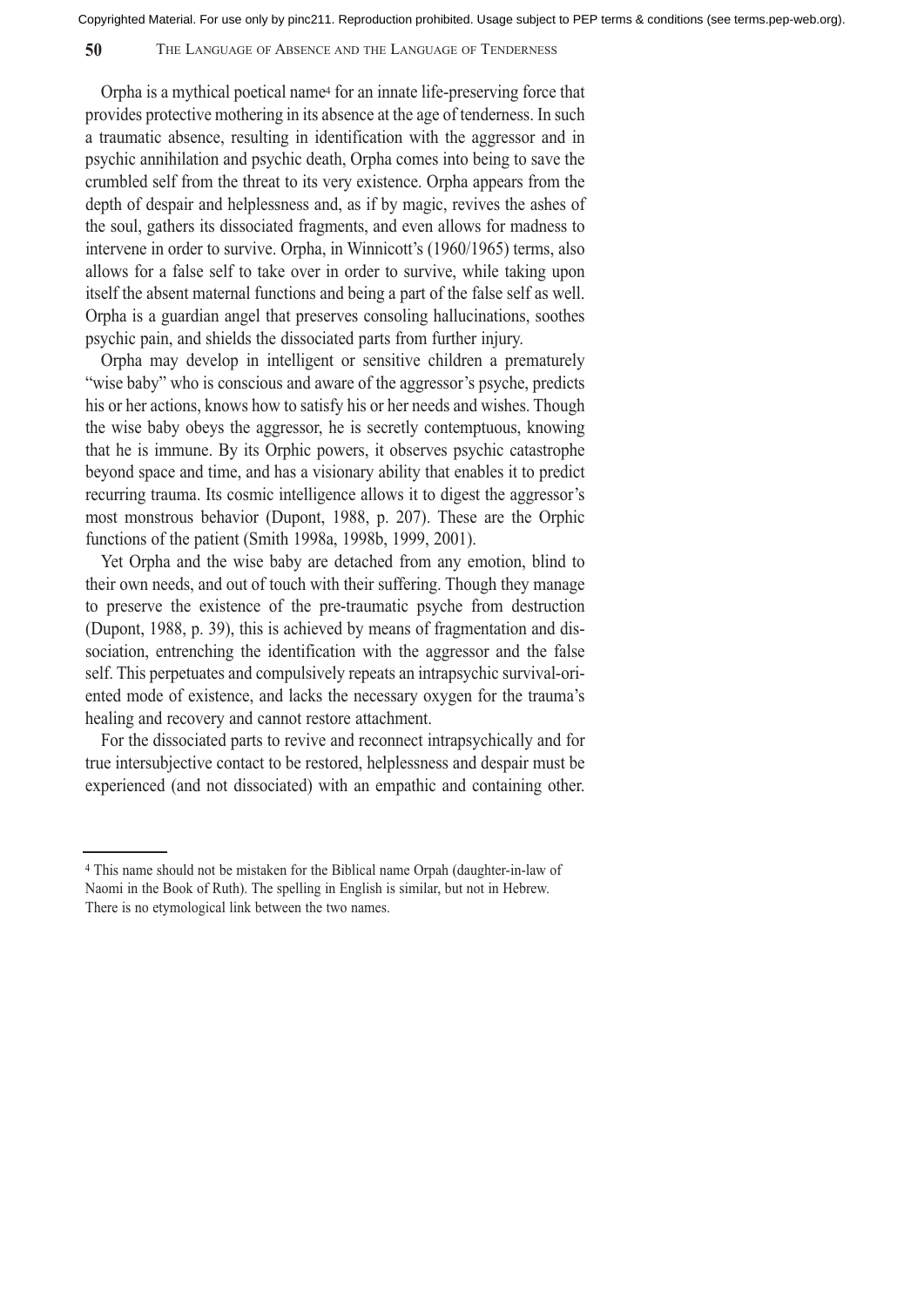## HAYUTA GUREVICH, M.A **51**

Transformation occurs only when Orpha relinquishes her hold over the dissociated psyche, trusts the analyst to join her, surrendering her exclusive role and place, and the therapist takes over its reviving functions, though not at the cost of emotional detachment. This includes acknowledging the analyst's own failures and their intrapsychic re-traumatizing impact on the patient. These, I suggest, are the analyst's Orphic functions.

A better idea of the complicated nature of these Orphic functions can be gained by a glimpse at the mythological background of Orpha, who is not mentioned in Grave's *Greek Mythology*. Jacob Bryant (Wikipedia), a British scholar and mythographer who lived in the 18th century, described Orpha in his book *A New System or Analysis of Ancient Mythology* (1774-1776) as a goddess who was part of the ancient Orphic cult:

> As there was an Orpheus in Thrace, so there appears to have been an Orpha in Laconia, of whose history we have but few remains. They represent her as a Nymph, the daughter of Dion, and greatly beloved by Dionusus. She was said, at the close of her life, to have been changed to a tree. The fable probably relates to the Dionusiaca, and other Orphic rites, which had been in early times introduced into the part of the world abovementioned, where they were celebrated at a place called Orpha. But the rites grew into disuse, and the history of the place became obsolete: hence Orpha has been converted to a nymph, favoured of the God there worshipped; and was afterwards supposed to have been changed to one of the trees, which grew within its precincts.

Orpha is the feminine aspect of Orpheus, the poet and musician of Greek mythology. Animals were magically attracted whenever he played his music: mountains moved, rivers changed their course, and stones and trees shed tears. He fell in love with Euridyce and wanted to marry her. On her way to the wedding, Euridyce was bitten by a snake, collapsed, and died. Inconsolable, Orpheus decided to follow Euridyce into the underworld, the domain of the dead, and bring her back. Through his poetry and music he managed to persuade the gods of the underworld to relent, but on one condition only: he must not turn back and look at her face until the two of them reached the world of light. Orpheus could not resist and turned his eyes on her when she still lingered in the shade. Euridyce disappeared back into Hades, and this time forever.

Unlike Oedipal Freud, who focused on repressed libidinal and aggressive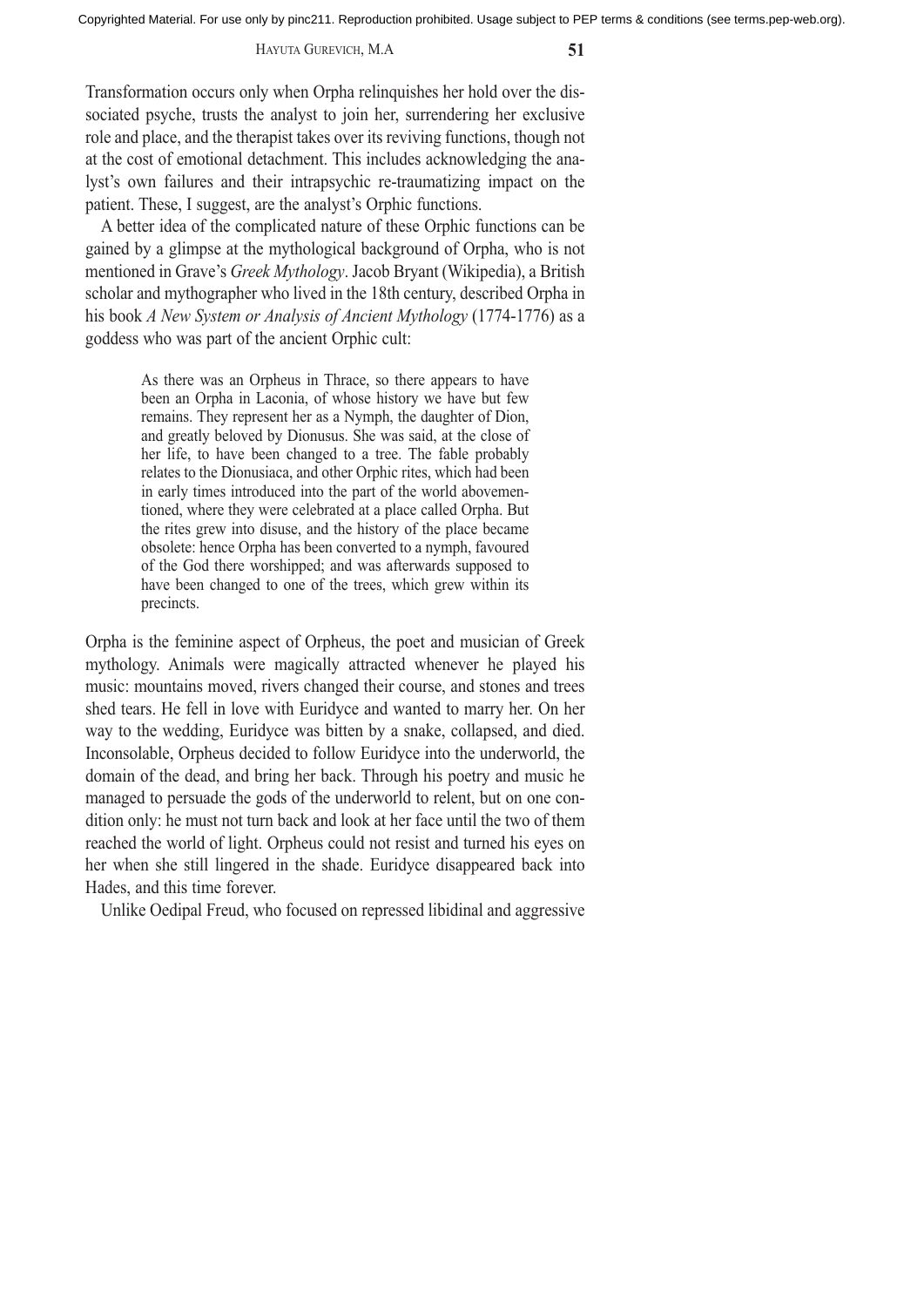## **52** THE LANGUAGE OF ABSENCE AND THE LANGUAGE OF TENDERNESS

drives in the unconscious, Ferenczi sends Orpha to search for the abandoned infant, the orphan, to raise the dead, frozen, infantile psyche from the underworld. Reviving it requires a descent into the regions of death, despair, and absolute helplessness. Orpha has the ability to restrain a disbelieving gaze at the ascending remains, granting Orpheus a mothering function that is devoted to any restriction that would save them.

I believe that the transition from Oedipus to Orpheus is paradigmatic: from unraveling the unconscious drives to the revival of dead parts. Orpha, moreover, adds a feminine aspect to Orpheus (the failed reviver) by donating him compassion, empathy, and capacity to take over mothering functions. The notion of Orpha epitomizes the amazing human ability to die psychically and nevertheless to go on living and surviving.

Yet, Orpha needs the analyst to restore faith in an other who fully believes in the existence of those lost parts, who is actively involved in their rescue, and who is willing to dedicate himself or herself to the call from the dead.

## *Clinical Implications of Orpha*

In analysis, first and foremost, the analyst must gain Orpha's trust and help her look after the dissociated injured parts. For this to be achieved, the analyst needs to see himself or herself from Orpha's vantage point and understand her functions in the language of absence as survival attempts to guard the psyche against repeated trauma. A patient's Orpha, then, may help the analyst treat the patient and lets the analyst know what to say in order to support the suffering self. Regarding this as resistance is a re-traumatizing imposition of the analyst's agenda and will distance Orpha again. Orpha must be sure that the therapist will accept her protestations as well as her suggestions.

In his diary, Ferenczi describes how a patient told him to wrap an impenetrable envelope around the painful part of her psyche, which was situated in her head, in order to protect it from collapse, "… and when he would go, to please leave part of himself with her to guard her as a protecting spirit" (Dupont, 1988, May 12th). The patient demanded that he put his psychic powers at the disposal of her own fragmented psyche by addressing her in a simple manner. It did not work when Ferenczi spoke to her without showing feeling. She was responsive only when he fulfilled her needs wholeheartedly. Recognition of the therapist's failure — that is, making his emotional absence present for both analyst and patient — allows for the patient's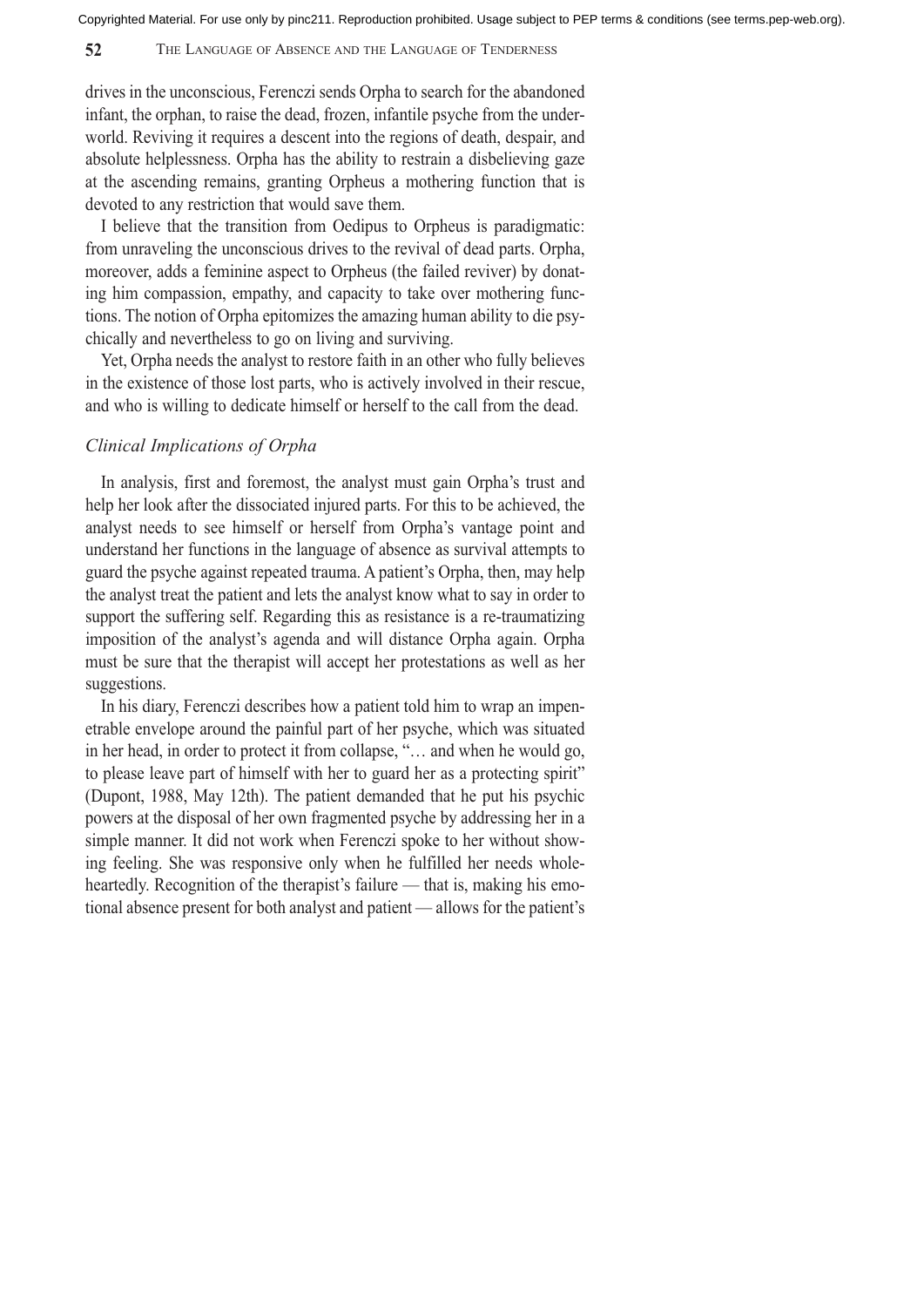#### HAYUTA GUREVICH, M.A **53**

inner absence to become present and leads to its revival.

Such a pact with the therapist restores Orpha's willingness to make her appearance in the intersubjective field, and to guide the therapist to the dissociated parts. This revival happens in collaboration with the therapist whose empathy, emotional involvement, facilitating tenderness, and acknowledgement of absence reconnects Orpha to emotions. A compassionate and protective gaze from the analyst may gradually relieve the terror of annihilation, and has the capacity to dissolve Orpha's own fear of the exposure of tenderness and its revival. Orphic self-preservation can then be diminished, allowing for regression to dependence with the analyst (Winnicott 1954/1958b).

The aim of analysis is to heal the identification with the aggressor by rejoining the dissociated parts, and enabling the self a life that is not driven by fear and survival modes. Regression to a trustful pre-traumatic state is a prerequisite for this becoming the external and internal space in which the identification with the aggressor is worked through. Such an approach by the therapist will be felt by the patient as a fear-dissolving love, which then arouses a need for effortless tenderness (Dupont, 1988, June 3rd). Rather than a narcissistic response, this is to be recognized as the formerly frozen, passive love for the primary object: to be loved by the other without having to adjust to him.

Yet the road is strewn with obstacles, and each and every inappropriate move may bring the rescue effort to a halt. The patient's dissociated psyche yearns for authentic and vital connection, while dreading it, too. As in the myth of Orpheus and Euridyce, Ferenczi warns, exposing what has become dissociated to the living gaze of the analyst may cause it to die yet another death. Recognizing the analyst's lethal impact is the only chance to avoid total renunciation of the hope to rise from psychic deadness. The Orphic analyst knows the tragic survival solution and its consequences. Unlike Orpheus, this analyst takes responsibility for his deadly impact and, unlike Orpha, feels the anguish and unbearable psychic pain of the dead parts, contains it, and attempts to revive them in order to restore genuine intersubjective relations.

It is crucial to realize that the real relationship between patient and therapist constitutes the space in which initial trauma is enacted repeatedly. Ferenczi demanded that the therapist acknowledge the inevitability of being an aggressor himself, the actual undertaker (Dupont, 1988, May 8th) of the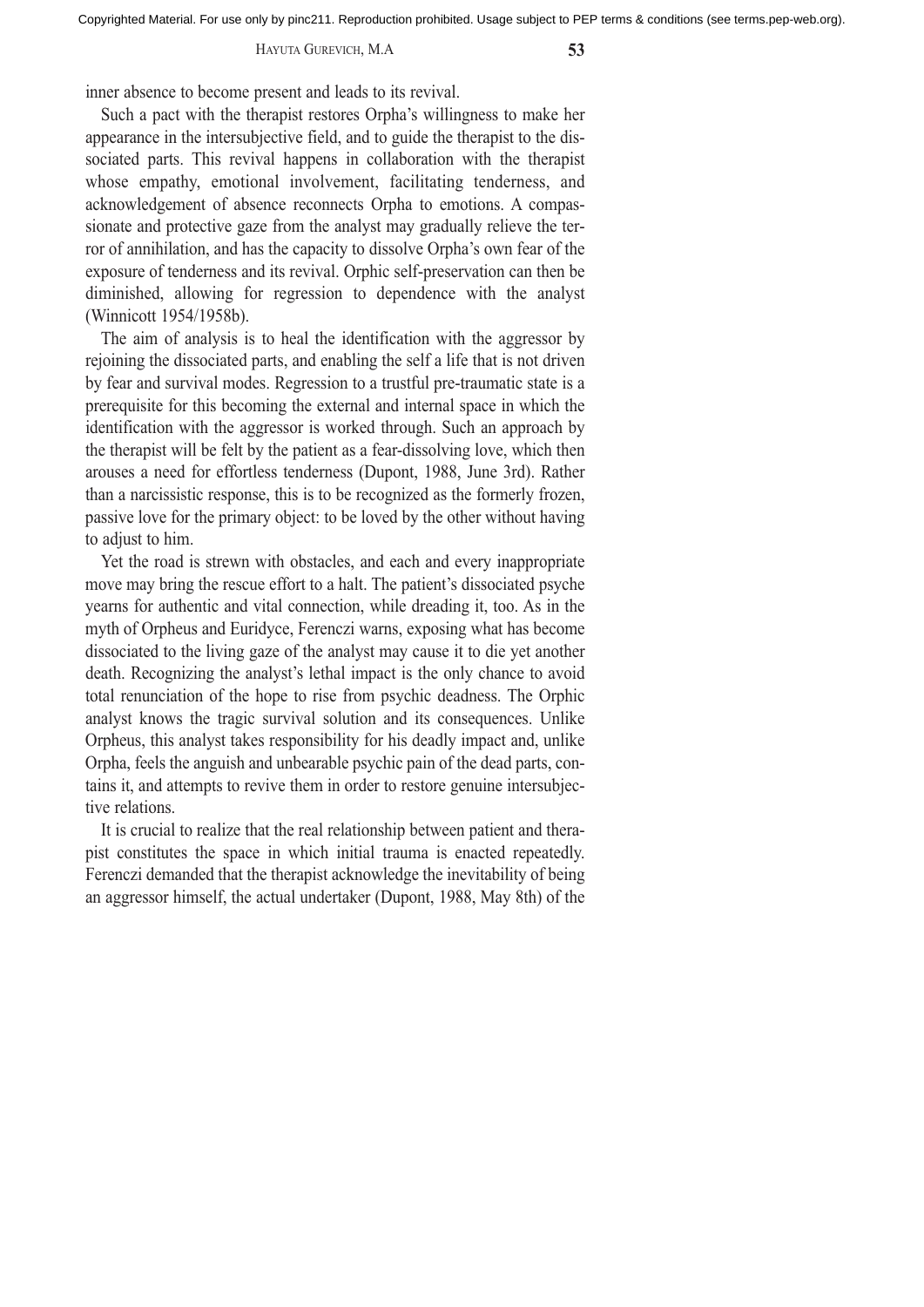## **54** THE LANGUAGE OF ABSENCE AND THE LANGUAGE OF TENDERNESS

patient's psyche, whether as a result of misunderstandings, due to the imposition of his interpretations on the patient, or because of the expectation that the patient adjust to the setting. The therapist should be aware how and when the patient feels imposed upon or used by the analyst for his or her own needs. Being aware of the language of tenderness, it is the therapist's recognition of his or her impact on the patient that either enables or prevents self-expression for the patient. The analyst must actively seek situations in which the patient adjusts himself to the therapist by self-denial. It is the therapist's task to express and verbalize those clamoring, dissociated feelings on behalf of the patient until he can express them himself. In doing so, the analyst recognizes his or her absences and their deadening influence on the patient in the present relations. "Presencing" these external and internal absences empathically is the heart of healing and reparation. Given the containing intersubjective space to experience self-assertion (as in Winnicott's [1945/1958a] "ruthlessness"), annihilation anxiety can be tolerated without recourse to fragmentation and dissociation.

In drawing attention to the therapist's impact and inevitable contribution to the repetition of the trauma in analysis, Ferenczi revealed the vulnerability and limitations of the therapist and made it necessary to acknowledge these as a vital part of the therapy. It is the therapist's attitude, subjectivity, countertransference that influences the transference, and not the other way around.

Identification with the aggressor continuously terrorizes and curbs the needs for tenderness from within as well. In extreme circumstances, Orpha may identify with the aggressor to keep her primacy, regarding the analyst as intending to usurp her role (Winnicott 1941/1975). It is crucial to know the multilayer complexity of the Orphic survival functions and intrapsychic of repercussions (Winnicott's [1960/1965] "true and false self," Grotstein's [2010] "Orphan's of O," Fairbairn's [1952] "internal saboteur," Steiner's [1993] "psychic retreats," etc.), as one warning look from Orpha can once more eliminate all tenderness. What is manifested in the intersubjective space (fear of the other) also reflects internal perverse relations between parts of the self: the patient's Orphic double-faced functioning allows survival of the dissociated parts, but curbs their appearance both intrapsychically and intersubjectively in fear of breakdown. Trusting the analyst may allow the patient to recognize, revive, and contain not only his fear of the external perceived aggressor, but also contain the violent domination of the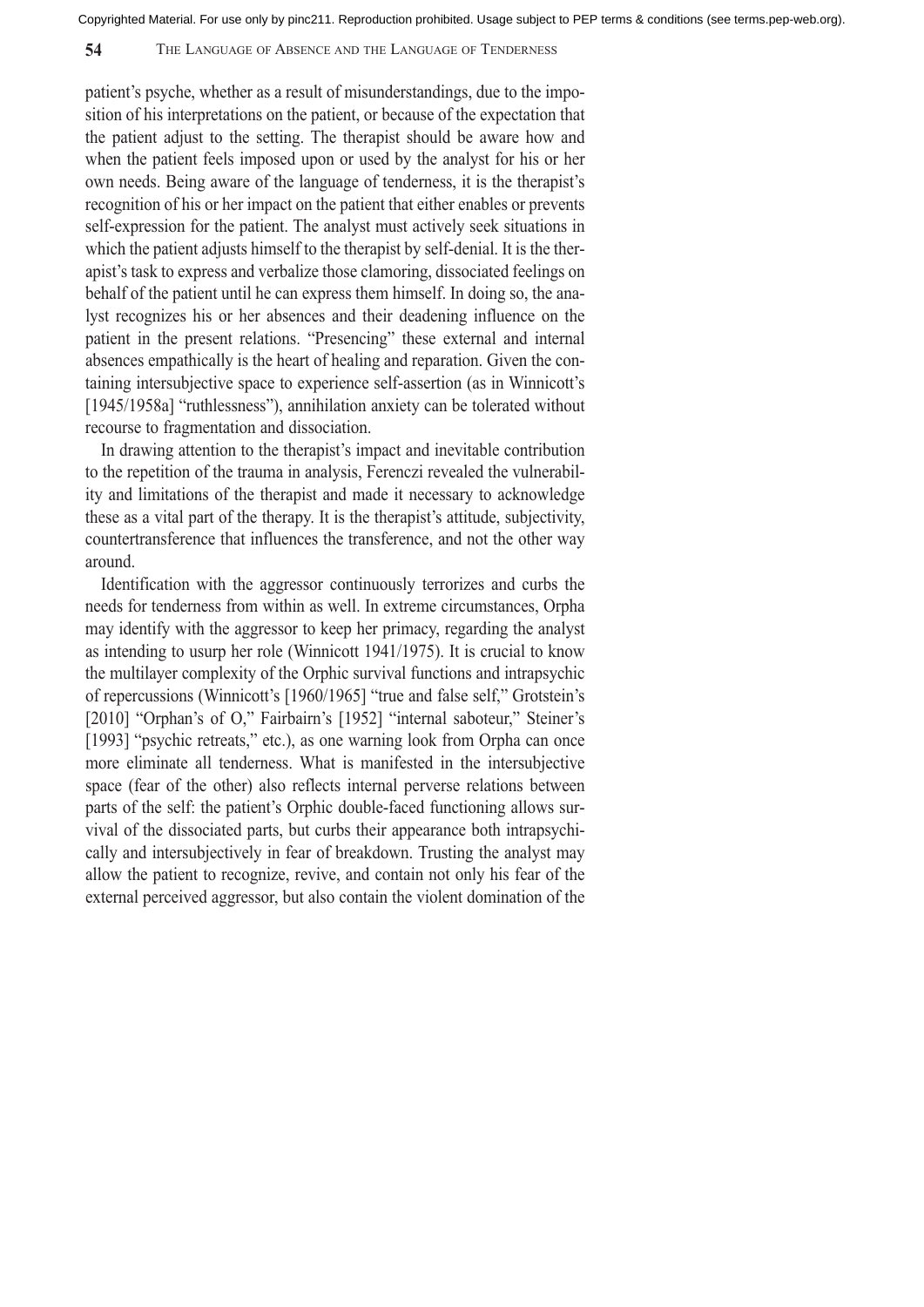HAYUTA GUREVICH, M.A **55**

"interjected" one (Bollas 1999a), whose threatening power Orpha by herself cannot dissipate.

Interpretation alone never suffices to revive the traumatic events; "something" (Dupont, 1988, January 31st) must actually be added in the real relationship if it is to transform into a mental reality. When the therapist, together with and on behalf of the patient, experiences the deadness and suffering as real, the therapist directs himself or herself to the dissociated child, like an alarmed mother who comes to his aid, before the patient once again identifies with the self-obliteration.

One must keep in mind that the fragmentation of consciousness is real. The damaged child lives in a primitive and primary way, responding to every other person as a threat to his existence. The only way of connecting to him is by meeting him on the level of existence at which he became dissociated. In order to connect with him, the analyst must believe in its existence, feel it, and address it directly, understanding the language of tenderness in which its responses are adjustments to the original external absence within absence. Play, tenderness, full trust in the realness of the patient's experience, sincerity and authenticity — all these are critical to enable the revival of dissociated self-states. They are "like a kind of glue, [that] binds together permanently the intellectually assembled fragments, surrounding even the personality thus repaired with a new aura of vitality and optimism" (Dupont, 1988, March 20th).

Yet again, the revival of insufferable psychic pain and dissociated tender needs can be dangerous and may result in psychic crisis and extreme dependency. This is not a malignant regression but a crucial opportunity to experience in an empathic environment what up to now was up to now was dissociated. Living it through allows it to *be* rather than be dissociated, and dissipates the internal fear of breakdown.

Ruptures in the therapeutic relationship are inevitable and now arouse anger and rage at the analyst (Dupont, 1988, February 2nd). This anger and rage should be recognized as redirecting outward the aggression that was hitherto turned against the self. The internalized aggressor now returns to his original place, to the other, and it is in the face of this other, if empathic, that the patient can now experience fear and helplessness, ensuing protest, and anger. This does not mean that the patient is destructive but that mental functioning is restored and revived, and so is the original ruthlessness. The initial expectation for external adaptation to the self is alive again. The "I"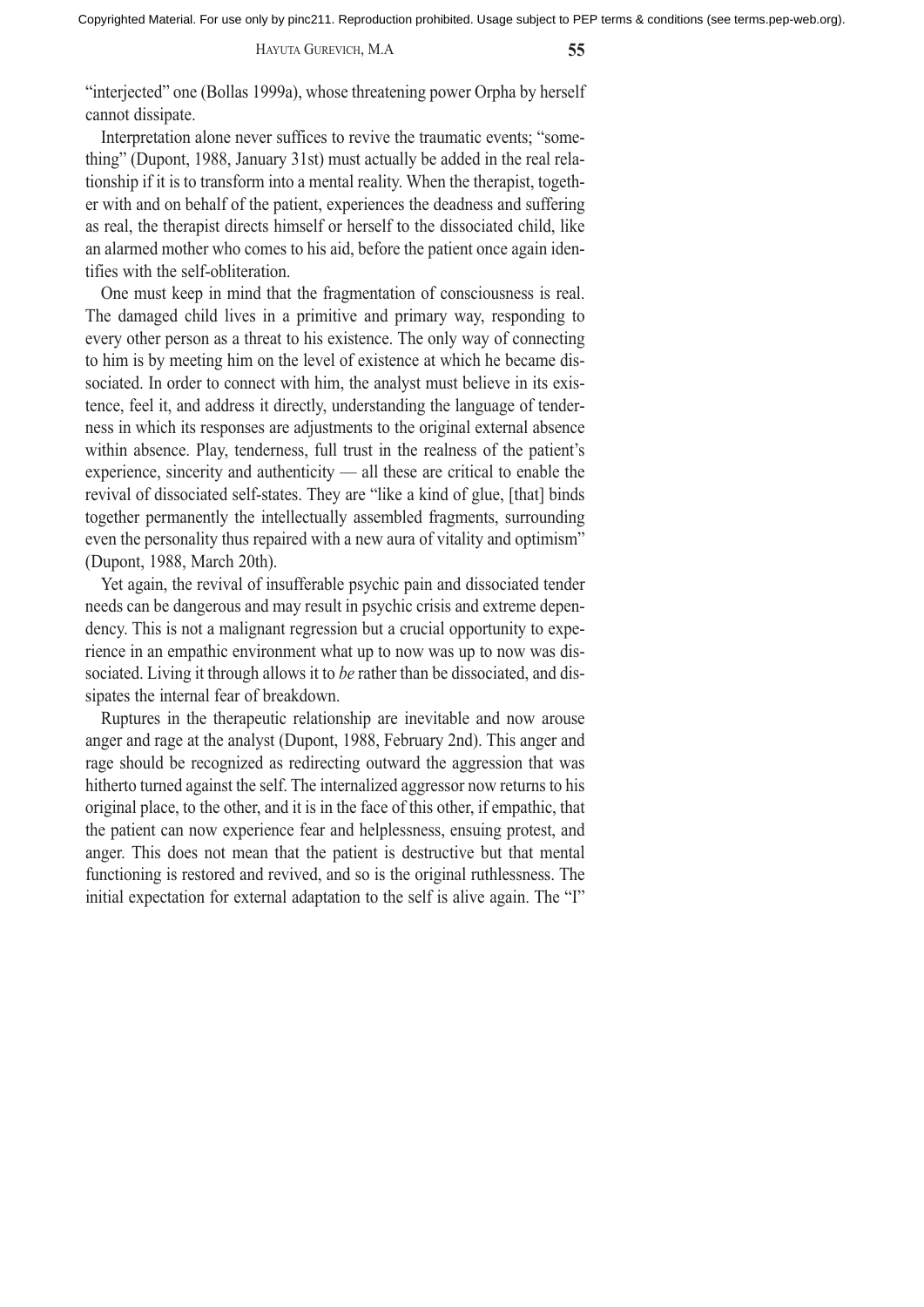exists and is capable of self-reflection of the "me" and its tender needs. It then becomes possible to pave a direct therapeutic path to the psychic pain, which was hitherto kept in lonely, hidden isolation by the patient's Orpha.

In the process of reviving dead self-states, one meets expressions of what may seem mad. In the language of absence, every mad hallucination holds a grain of truth that is related to the original traumatic experience, now exposed in the intersubjective space. Trusting the analyst, this survival state reveals itself in the hope that the analyst will identify both what has been implanted by the outside and what is genuine and authentic (Dupont, 1988, March 15th).

This brings up another psychic pain that must be worked through: the deep fear of harming the caretaker by exposing him/the therapist to his or her use by the patient. Returning the implant to the "donor," which seems to be tied by a virtual thread to him, is dangerous, for it may result in the other's breakdown. Had the parent been able to contain his needs, the parent would never have interjected them into the child in the first place. In the present relationship with the analyst, protest and "returning" to the analyst what belongs to the patient now comes with the patient's insight that he is unwilling to go on being reactive. Asserting himself, he "forces" the dissociated parent-therapist to acknowledge his own intolerable parts. This is dealt with in the therapy when the therapist is prepared to take responsibility for his or her own part without disintegrating or cutting off attachment to the patient.

Yet, even when there is enthusiasm in the face of good experiences with the therapist, "the dark side does not stop existing," and the terror of repetition does not go away. Having been to the underworld, the patient knows, as the analyst must know, that the analyst could become the patient's undertaker at any given moment (Dupont, 1988, March 8). It is unbearable for the analyst to be accused of being a murderer, but it is inevitable that he or she will be, and recognizing it and its impact on the patient is crucial. In contrast with the original "soul murder" (Shengold, 1989), the therapist must not deny his (analytical) guilt — even over the fact that he or she cannot offer all the required maternal care, goodness, and proximity, exposing patients to the very dangers from which they were saved by the skin of their teeth. Once the therapist acknowledges that his or her own deeds and words have "committed murder," the patient is allowed to experience this through real psychic pain and to contain the terror of annihilation without dissociation and defensive madness.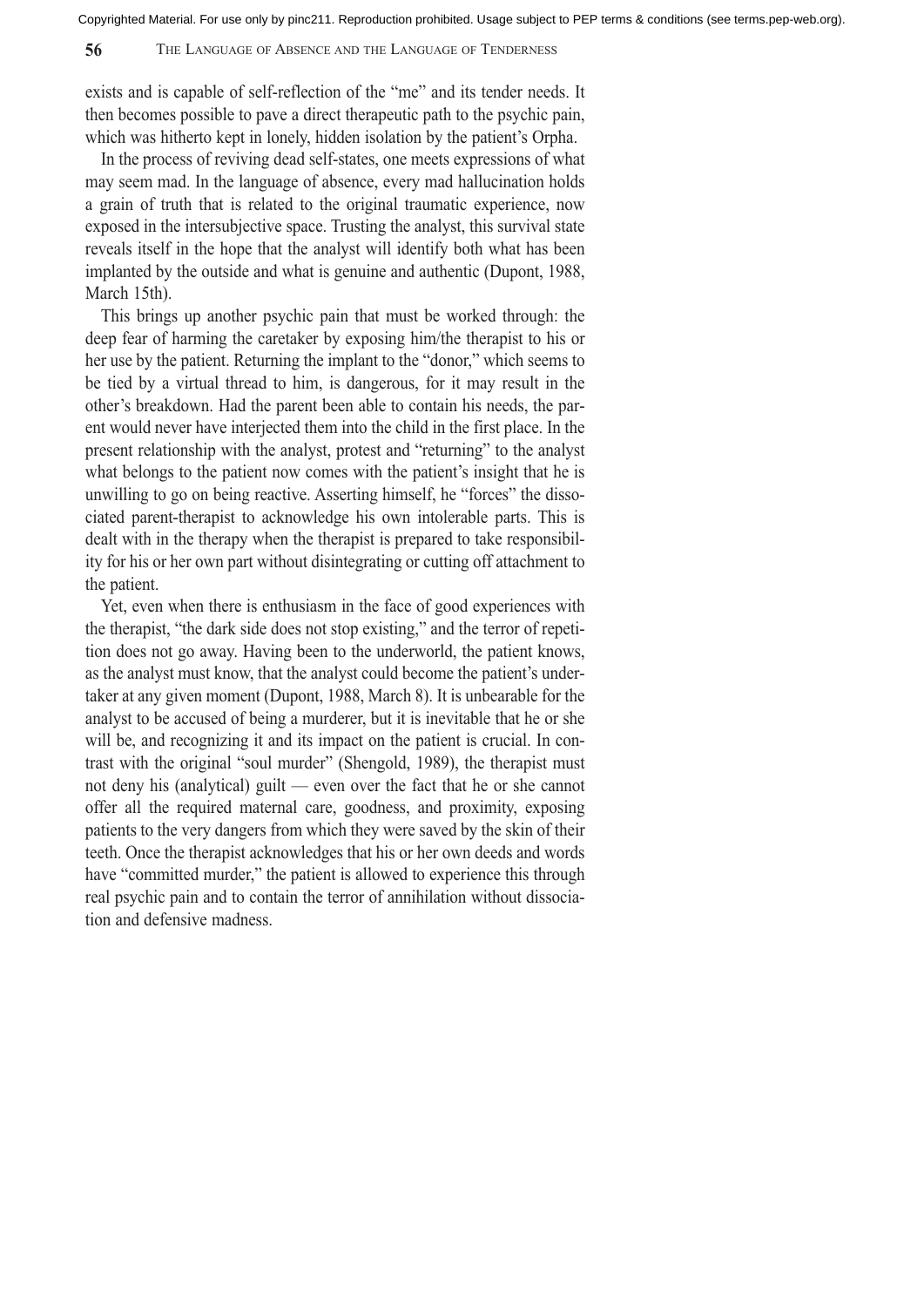#### HAYUTA GUREVICH, M.A **57**

Resolving the fear of breakdown entails not only regression to dependency and trust, but facilitating a growing capacity to contain its ruptures while maintaining the safety of attachment. What has happened cannot be undone, but once absence is present and experienced, one can become reconciled with it, able to mourn it, and contain it without having to annihilate the self (Dupont, 1988, March 22nd). This is a tedious and despairing process, but the Orphic analyst does not give up. The analyst hears ghostly voices from the abyss and believes in their existence, having faith in what is absent and dissociated, striving repeatedly for their revival and lived presence.

## *Clinical Vignette*

In the following clinical vignette I hope to illustrate how I implement some of the analyst's Orphic functioning that I mentioned above.

Dan is now in his early 40s. He has been in analysis for six years. He has suffered from acute anxiety attacks, at times accompanied by rageful outbursts at himself, breaking dishes, his cell-phone, and banging his head on the wall of the staircase as he left sessions or at home. He also had various psychosomatic pains and a very "nervous stomach," which he treated by not eating. Dan was lonely, regarding every man he met as not good enough for him, not matching the ideally searched for perfect love. These symptoms receded and Dan began to date men, gradually discovering his dread of intimacy, originating in childhood. Dan was very attached to his father, who died of cancer when Dan was 12, leaving him with an extremely depressed and disturbed mother, who preferred Dan's older sister and not only did not prevent her harassment of him, but even encouraged it and seemed to enjoy it.

A few months ago Dan had fallen in love with a young man who mistreated him cruelly. Dan's clinging to him revealed his long-lasting identification with the sadistic abusive relations, blaming himself for them in order to keep the attachment figure as a good longed-for object. Obviously, Dan was enacting and repeating early traumatic emotional abuse and loss and psychic modes aimed to survive the arousal of the dissociated fear of breakdown and sense of deadness. Now, the lover has left Dan for a young, attractive man. Dan wants to die; he can't bear the pain anymore; he cries constantly, staring for hours at blank walls, fantasying (Winnicott, 1971) obsessively about his lost lover who abandoned him. In fact, he tells himself, again and again: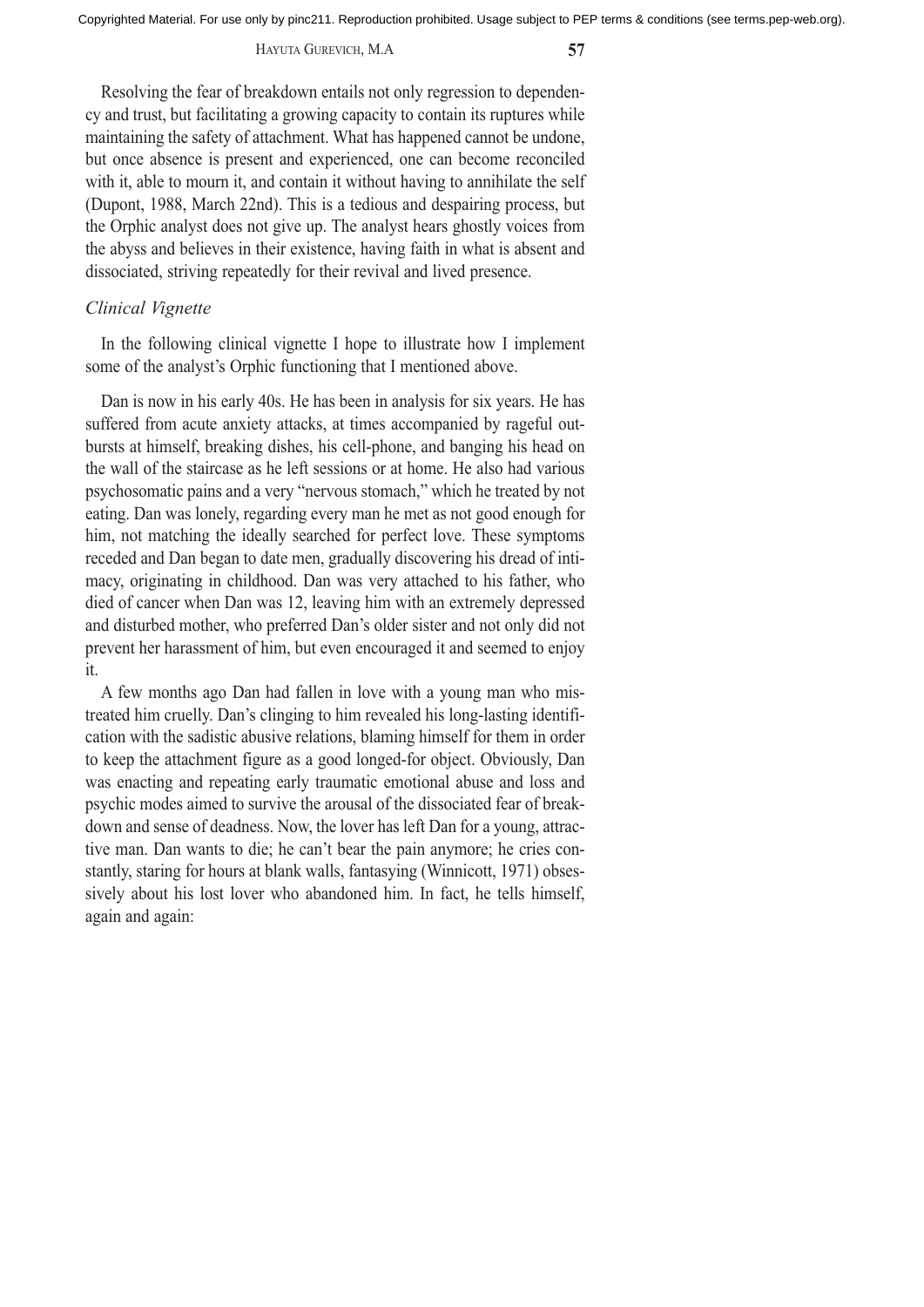**58** THE LANGUAGE OF ABSENCE AND THE LANGUAGE OF TENDERNESS

I was wrong for him, he really sees me as a crazy old man and that's why he's erased me and everything I gave him. Now he has this young, good-looking friend who suits him, and my life has stopped. Life is showing me over and over again that I'm not supposed to have anything that is good. All I can do is to die. I don't deserve love.

He hates himself and reverts to banging his head against walls and smashing things. He constantly imagines throwing himself in front of a speeding car and getting crushed. His plans are quite concrete and I am worried, meeting him daily. I am astonished, when we meet, by the various dissociated parts of him that show up, coming and going at great speed. In between he weeps bitterly, heartwrenchingly, a weeping that at times sounds like an outbreak of rage. It was "the first time I had opened up to such a relationship. It awakened all my need for love and all the love I could give, and the boyfriend threw it away like garbage."

It was too unbearable. I myself feel the catastrophe and dream about him as a lifeless baby thrown away in the dark. I am literally afraid that he will die of unbearable pain and breakdown. I tell him over and again how being abandoned triggers psychic deadness, not only since his father's death, but also by being unwanted by his mother since he was born (regarding his feelings as reality enables him to feel his deadness as real and meaningful). I connect it with his consequent endless self-blame and excruciating mental pain, together with rage and fantasies of undoing the reality of his unhappy fate. I talk to him when he is crying, telling him that now, for the first time he actually feels the pain that was dissociated all his life, and he can also protest against whoever hurt him and claim for vengeance and justice (Bollas, 1999a). For the first time in his life he believes that he does not deserve to be mistreated. I find myself calling him Danny when he cries, addressing him like a little boy, turning directly to the painful little boy inside him who voices anguish and protest.

My hearty response and agreement with him triggers outbreaks of rage against me for any absence of mine (misunderstanding him, end of an hour, my leaving him by himself in and between hours) as abandoning him, failing to treat or look after him when he is hurt:

> Nothing makes a difference. All these years in analysis, they haven't done anything for me, nothing, nothing, nothing. There is no point in anything. You made me love and promised that it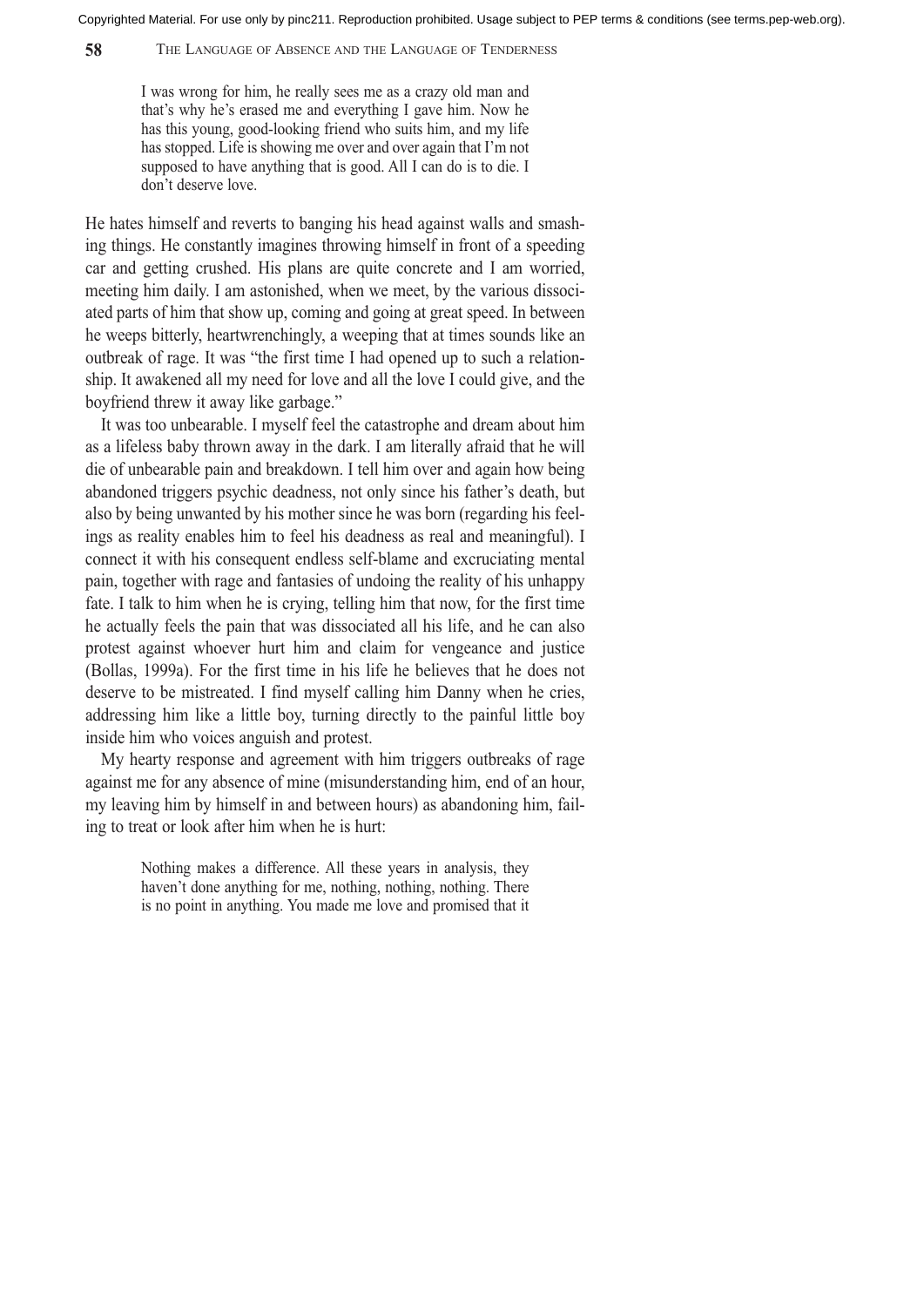HAYUTA GUREVICH, M.A **59**

would be wonderful, and look what you have done! You have ruined me!

When he feels me close, it only sharpens his pain, and this he hates, too. He doesn't want this feeling. And he can't predict, either, when I'll be with him and when I'll disappear. He leaves the session in a maddening fury. These incidents leave me in despair, feeling helpless and angry. I know that deep inside he experiences total helplessness and that psychic pain is killing him, the same as I feel — as if he hit me when he slams the door. He is expressing his own rage but also repeats the abuse he suffered in role reversal. He also displays his manic belief that he can undo reality, as he does in his dissociated state. Still, this is the first time that he directs his anger at me and not at himself, and I see this as a beginning of transformation of his identification with the aggressor. These reflections help me understand what he and I are going through, and lighten up the darkness and despair that I feel, too.

I hope that his Orpha guides me to the depth of his soul. At times he is able to talk with an Orphic sense that attaches us warmly together:

> I fully understand that all I can do right now is to destroy, and that's how I also destroy my relationship with you, because I am angry with you and blaming you all the time while you are trying to help me. When I leave I feel very guilty, and I feel uncomfortable about waiting to get support and help from a person with whom I behave in such a disgusting way.

I detect a bud of true concern, but also the literal fear that our attachment will be destroyed. I sense sharp guilt for opening up this abyss of pain and at times doubt its necessity. I assure him that he protests against my really leaving him alone with unbearable psychic pains, which I don't manage to alleviate. I feel that I am talking to a desperate little boy who is yelling for help and is blaming himself and me for his suffering. He says, without anger but in despair:

> I can't see a way out of this situation and I am angry with you for reminding me of all kinds of things and for trying to destroy my defenses and then leaving me all alone. I was very lonely during the weekend and felt like I was facing a whole firing squad. You weren't there, because that's what you choose and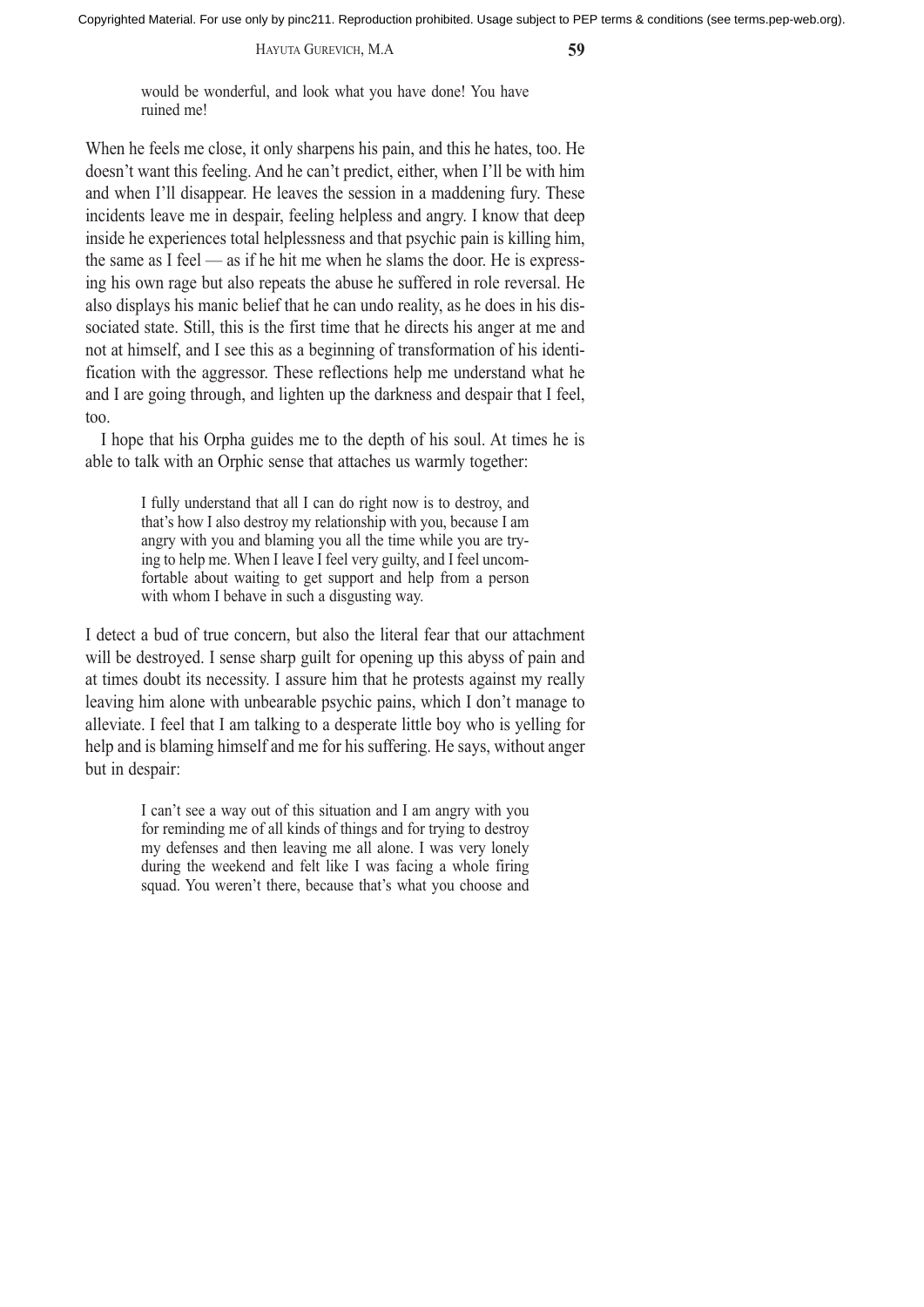**60** THE LANGUAGE OF ABSENCE AND THE LANGUAGE OF TENDERNESS

want to do, and to me this feels like punishment for my behavior, and I can no longer expect anything from you or accept anything. I need real help, badly.

From the rage emerges little Danny who survived much abuse in his early childhood and found solace in grandiose fantasies about being loved and special and not needing anyone. His Orphic powers soothed him constantly, but at the heavy price of psychic dissociation, which was repeated with every concrete rejection that he underwent.

For the first time, Dan managed to express a need for me — he wanted to text me when he went to bed at night because he was terribly scared of being alone and also afraid of acting on this urge to be crushed by a car. I sent him text messages every evening and every morning. Then he arrived in a very bad temper to one of our early-morning sessions and began talking in a quiet and chilling voice about having made up his mind to put an end to it all. He couldn't go on any longer. "I am totally on my own. There's no one with me. You arouse hope and expectations and then you vanish." He was, as it turned out, referring to the fact that I had failed to send a text message that morning. I was surprised, thinking that this early session was a sufficient substitute for it. I sensed desperate anger, thinking: "What else does he want? I do so much for him and nothing is enough!" All of a sudden, I was struck by a concrete pain in my chest. I could hardly breathe. I realized painfully how devastated he really felt, and that I have really just crushed him. I grasp in the back of my mind that my impatience was actually an enactment of the original early traumas. I say,

> When I did not text today, I really crushed you and everything else vanished. I left you cold and lifeless. I should have known that you needed me this morning as well. Before I understood this I was impatient with you and it made you even more hopeless.

Suddenly, a small, soft voice is heard: "Yes, I really wanted you to text me …" and then, in a different harsh and cruel tone: "No. It's impossible. It just cannot be. I am a burden to you, and there's just no way I can need you all the time. I'll put an end to it. It's enough."

I tell him that this as an internal aggressive attack on the emerging tender, painful neediness that he can feel as real, and show him how he now has to obliterate it by telling himself that he is an unwanted faulty burden that must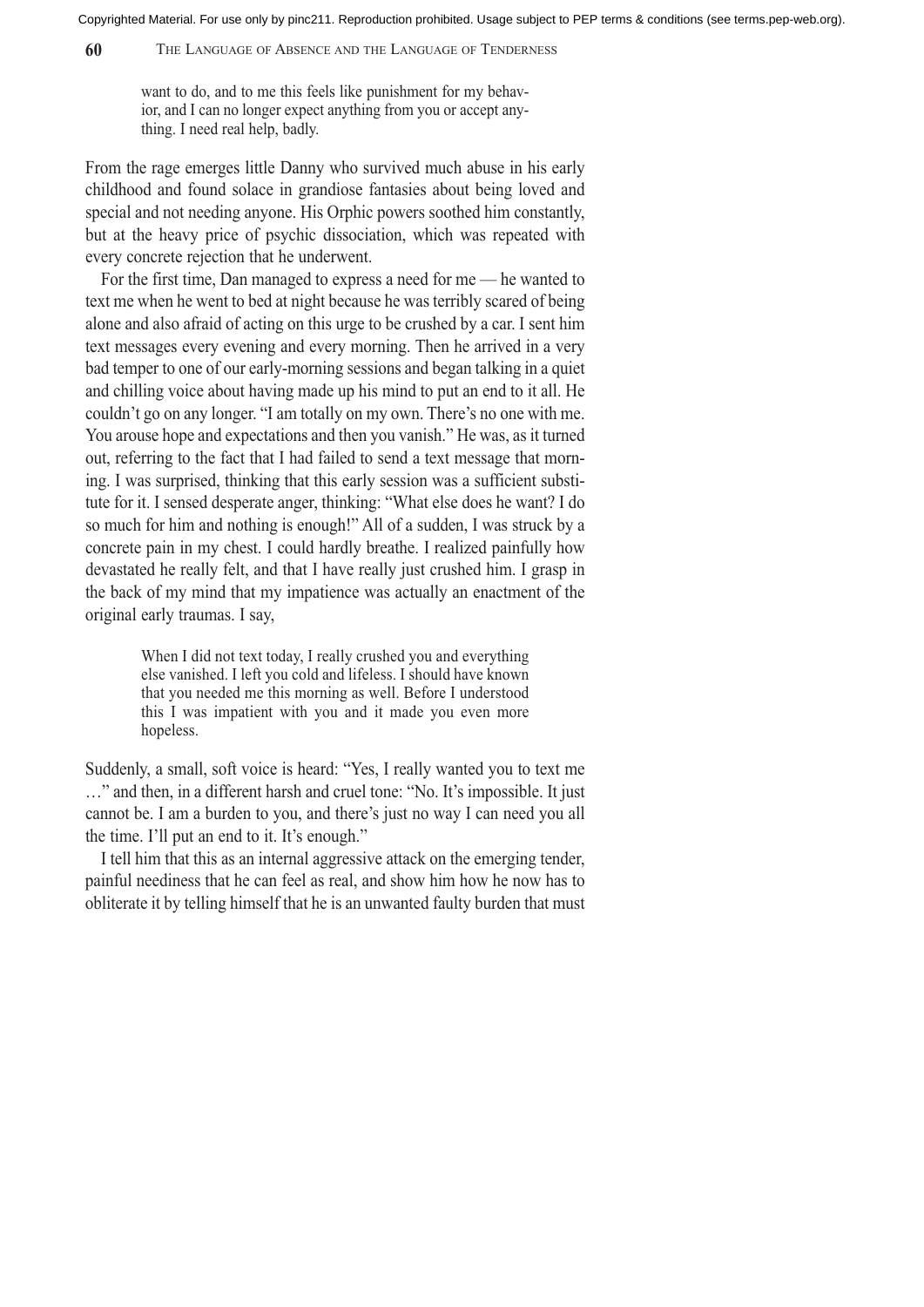#### HAYUTA GUREVICH, M.A **61**

be extinguished (I already connected these responses to early mental abuse and his identification with the denial of his needs and subjectivity). And then he describes in a very quiet, painful voice how he sees himself as a dead body all the time, smashed, crushed on the ground. He wants to leap in front of every car, all the time. I tell him that every time his neediness is killed, as it just happened with me today, he is left a smashed soul. To feel this is awful, intolerable, and unbearable. He wants to be run over by a car in order to stop the pain. But the pain is inside him, actual, alive, and wanting to be alive. All his life he has been trying to kill it because it was impossible to live otherwise. The wish to be crushed is a concretization of how again and again he was mentally crushed unknowingly. Now that the dead child's pain is alive between us, he is no longer forced to make himself die. The pain is present and alive, first in me, and consequently in him. It was my absence that killed him now, and I acknowledged its presence by fully allowing it to live inside me. I told him that I also know that reviving these feelings was painful and frightening in itself, as it was real and aroused intolerable neediness.

In the course of one session he grew silent and seemed in shock. When I encouraged him to speak, he said that he feared I will think him crazy and that I'll hospitalize him. Once I have put him at ease, he described a concrete hallucination in which he got up, went to the toilet, took off his clothes, and returned naked to the office to curl up in my lap. He is in shock, feels he's gone crazy; he's terrified. I am relieved that his need for tenderness has revived, though sexualized and sensed as madness, and I say:

> You're not crazy. When you were born and you were supposed to curl up with your mother, you offered yourself to be held, you needed her to hold you and enfold you, your whole body, tenderly, and you needed her to look at you with all her love. You were forced, instead, to go mad and to believe and accept that attacks were what was right and appropriate, and that you deserved them because your needs were bad. Now you are this baby who has been alive in hiding inside you for all these years. And today you have the courage to bring him back to life here and with me.

Listening, he wept without rage but full of pain. "There's nothing good inside me. Everything is bad, bad, bad."

"No, you know you're not," I said, and added a bit teasingly: "Let's see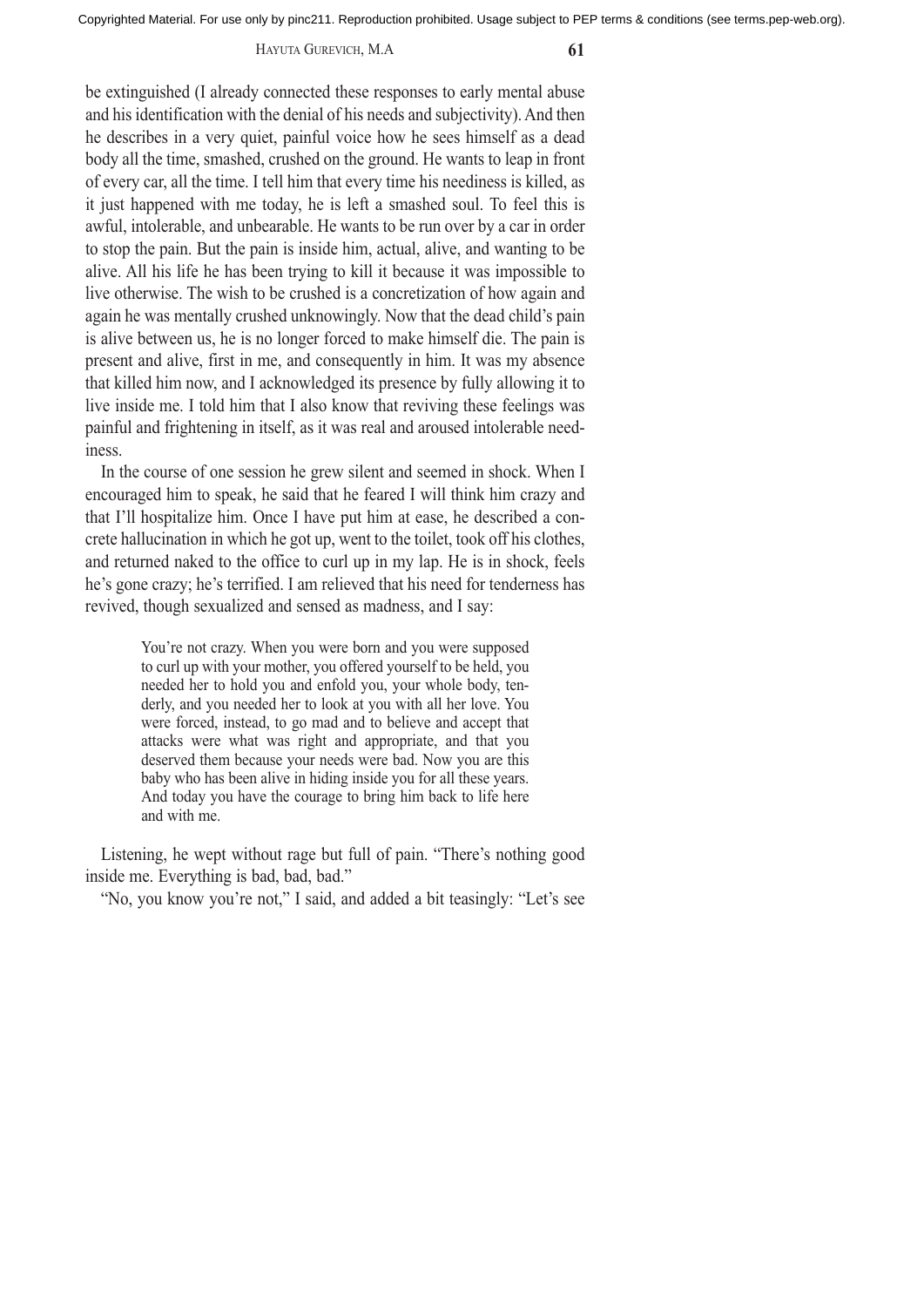**62** THE LANGUAGE OF ABSENCE AND THE LANGUAGE OF TENDERNESS

if you can say one good thing about yourself." He peeped at me from between his hands, with which he has been covering his face, and said, with a little smile: "I have a lovely body," upon which the two of us broke into a big laughter until there were tears in our eyes. In the evening he sent me a text message to say he feels encouraged. "I haven't laughed for ever so long, and today it happened to us." I wrote him that it was an unusual and special experience. He replied: "Right. I felt I was returning to myself and very close to you. That was a happy moment for me."

The next day he texted me:

Already one and a half days without my craziness and anxiety. Afraid it will come back but it doesn't. You help me a lot and give me the confidence, which I never had. First time in my life I feel someone is taking care of me.

Slowly, the anxious wish to die receded. He no longer mentioned suicide and felt stronger and alive.

Dan, entering for a session, his eyes soft and sparkling:

Something strange is happening to me. I fall asleep without pills. I really want to sleep, and I sleep many hours and really, really well. It's as though some evil spirits have gone and I'm coming back to myself, as if I have been attacked by a virus and now I am recovering.

He describes how he walks differently in the street, existing in his body. And other new things are happening to him, too: he feels like eating all sorts of good things, like dressing nicely, like celebrating life. "Tell me, Hayuta, don't you worry that I might be manic?"

"No," I answered,

… you are celebrating life and your self and you have really survived a horrible battle and now you are free of those evil voices and free to live your self. The fact that you feel a craving does not mean you are ignoring reality and not giving things a thought. Now, there's yearning and appetite because you're all alive. You will do what can be done, and what can't be done, you won't.

"And what will happen when the craziness comes back?" he asked. "I am here and I will always be with you when you need me," I answered.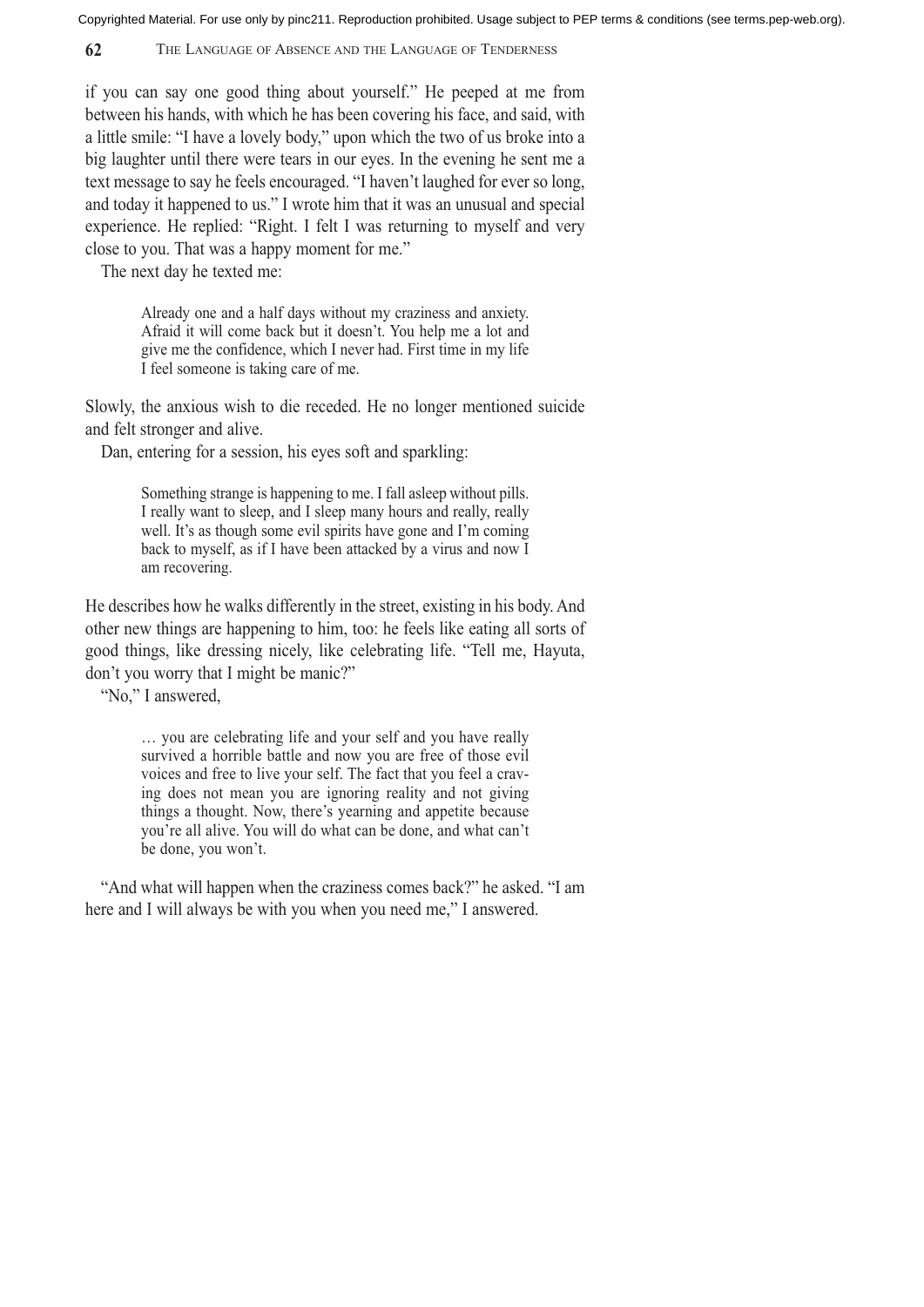#### HAYUTA GUREVICH, M.A **63**

He then told me how he went to the restaurant in which he used to eat with the lover who left him. He felt it was wrong to have a place in the world that he was excluded from for no fault of his own. As he sat there, he yearned for his lover and loved him, but now he was not destroyed by it. He was no longer fighting to get his lover back, come what may. He was accepting this loss now, even though his love and his longing for him were not dead. I said that he had been trying to root out this love and longing until now, but that was like tearing out his own heart.

> Longing is painful, but one should not tear out one's heart. You went to the restaurant in order to see whether you could bear the pain of what was lost and go on living without killing your heart. This pain is the life inside you when your love is rejected.

Dan wanted to kill himself, to descend into the underworld to restore his lover without pain, and returned to a living reality in which he was reconciled with his painful loss. When psychic death threatens to consume my patient as well as myself, it is Ferenczi's voice that accompanies me, and I find in it an Orpha that strengthens me and leads me through the most desperate depths of psychic suffering. I bless its guidance each time a damaged soul is revived.

## **REFERENCES:**

- Balint, M. (1968). *The basic fault*. London & NY: Tavistock Publications.
- Bollas, C. (1987). *The shadow of the object: Psychoanalysis of the unthought known*. London: Free Association Books.
- Bollas, C. (1999a). Dead mother, dead child. In *The mystery of things*. London & NY: Routledge.
- Bollas, C. (1999b). *The return of the oppressed*. Lecture conducted from Bar-Ilan University, Tel Aviv, Israel.
- Bryant, J. (1774-1776). *A new system or analysis of ancient mythology*. Cambridge, England: J. Archdeacon Printer to the University. Retrieved from http://en.wikipedia.org/wiki/Jacob\_Bryant.
- Dupont, J. (Ed). (1988). *The clinical diary of Sandor Ferenczi*. Massachusetts & London: Harvard University Press.
- Fairbairn, W.R.D. (1952). *Psychoanalytic studies of the personality*. London & NY: Routledge.
- Ferenczi, S. (1955a). Confusion of the tongues between the adults and the child The language of tenderness and passion. In M. Balint (Ed.), *Final contributions to the problems and methods of psychoanalysis*. NY: Basic Books. (Original work presented 1933, published 1949)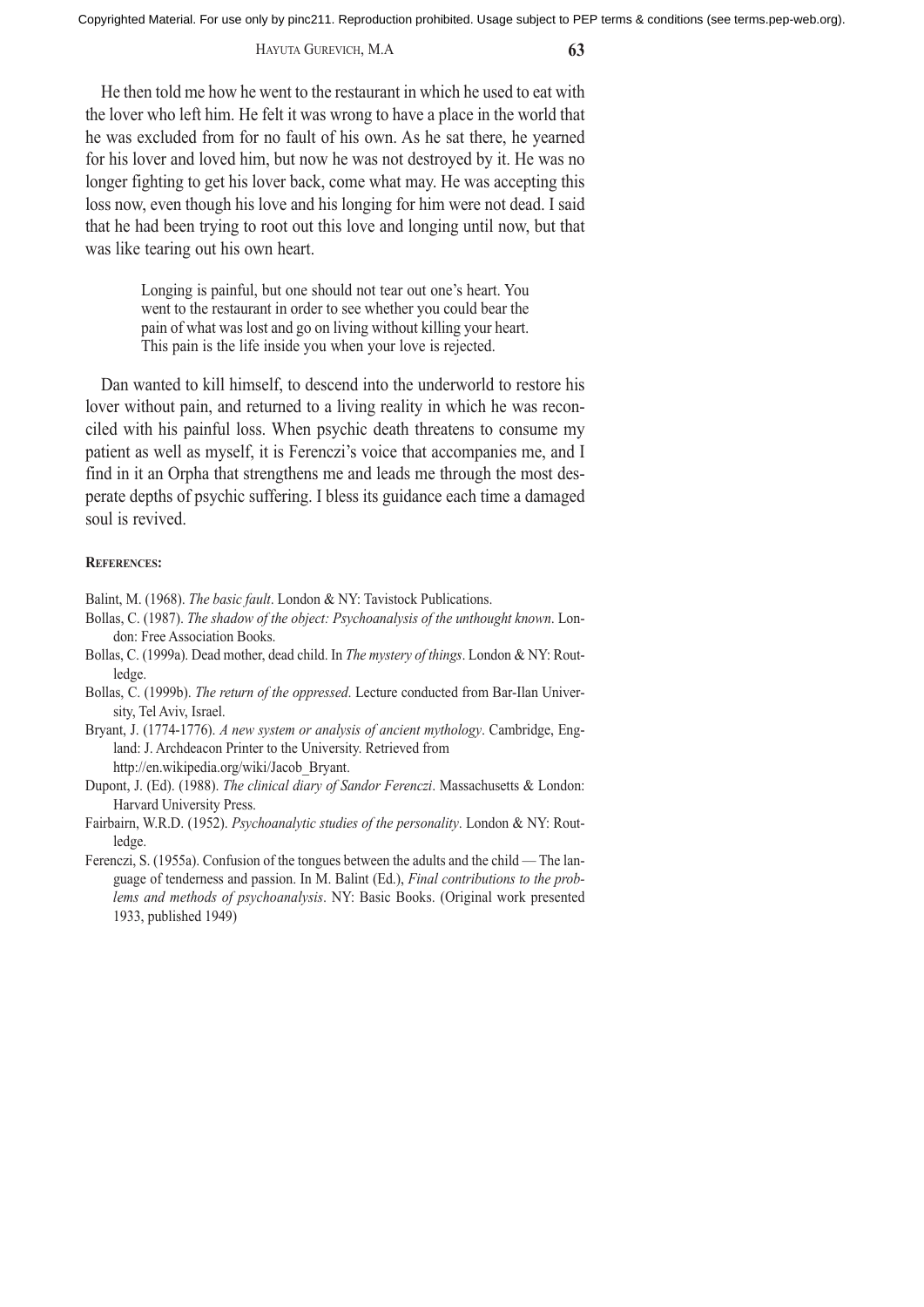- Ferenczi, S. (1955b). The principles of relaxation and neocatharsis. In M. Balint (Ed.), *Final contributions to the problems and methods of psychoanalysis.* NY: Basic Books. (Original work published 1930)
- Fonagy, P. & Target M. (1998). Mentalization and the changing aims of child psychoanalysis. *Psychoanalytic Dialogues, 8*(1), 87-114.
- Fortune, C. (2003). The analytic nursery: Ferenczi's "wise baby" meets Jung's "divine child." *Journal of Analytic Psychology, 48*, 457-466.
- Frankel, J. B. (1998). Ferenczi's trauma theory. *The American Journal of Psychoanalysis, 58*, 41-61.
- Galdi, G. (1999). In these pages… *The American Journal of Psychoanalysis, 59*, 297-301.
- Ghent, E. (1999). Masochism, submission, surrender. In S. Mitchell & L. Aron (Eds.), *Relational psychoanalysis*. New Jersey & London: The Analytic Press. (Original work published 1990)
- Green, A. (1999). *The work of the negative*. London & NY: Free Association Books.
- Gurevich, H. (2008). The language of absence. *International Journal of Psychoanalysis, 89*(3), 561-578.
- Gurevich, H. (2014). The return of dissociation as absence within absence. *The American Journal of Psychoanalysis, 74*(4), 313-321.
- Grotstein, J. (2010). "Orphans of O": The negative therapeutic reaction and the longing for the childhood that never was. In J. Van Buren & S. Alhanti, S. (Eds.), *Primitive mental states* (pp. 8-30). London: Routledge.
- Haynal, A. (2014). Trauma revisited: Ferenczi and modern psychoanalysis. *Psychoanalytic Inquiry, 34*, 98-111.
- Kalshed, D. (2003). Trauma and Daimonic reality in Ferenczi's later work. *Journal of Analytic Psychology, 48*, 479-489.
- Ogden, T.H. (2004). The analytic third: Implications for psychoanalytic yheory and technique. *Psychoanalytic Quarterly, 73*, 167-197.
- Ogden, T.H. (2014). Fear of breakdown and the unlived life. *International Journal of Psychoanalysis, 95,* 205-223.
- Shengold, L. (1989). *Soul murder: The effects of childhood abuse and deprivation*. Yale University: Balantine Books.
- Smith, N.A. (1998a). Orpha reviving: Toward an honorable recognition of Elizabeth Severn. *International Forum of Psychoanalysis, 7*, 241-246.
- Smith, N.A. (1998b). The strength of "creative impulse" in the aftermath of trauma. *International Forum of Psychoanalysis, 7,* 159-162.
- Smith, N.A. (1999). From Oedipus to Orpha: Revisiting Ferenczi and Severn's landmark. *American Journal of Psychology, 59*, 345-366.
- Smith, N.A. (2001). Angels in the architecture: Contemporary case of Orphic functioning. *Journal of the American Academy of Psychoanalysis, 29*, 575-583.

Steiner J. (1993). *Psychic retreats*. London & NY: Routledge.

- Winnicott, D.W. (1975). Mind and its relation to the psyche-soma. In *Through paediatrics to psycho-analysis*. NY: Basic Books. (Original work published 1941)
- Winnicott, D.W. (1958a). Primitive emotional development. In *Collected Papers: Through paediatrics to psycho-analysis*. London: Tavistock Publications. (Original work published 1945)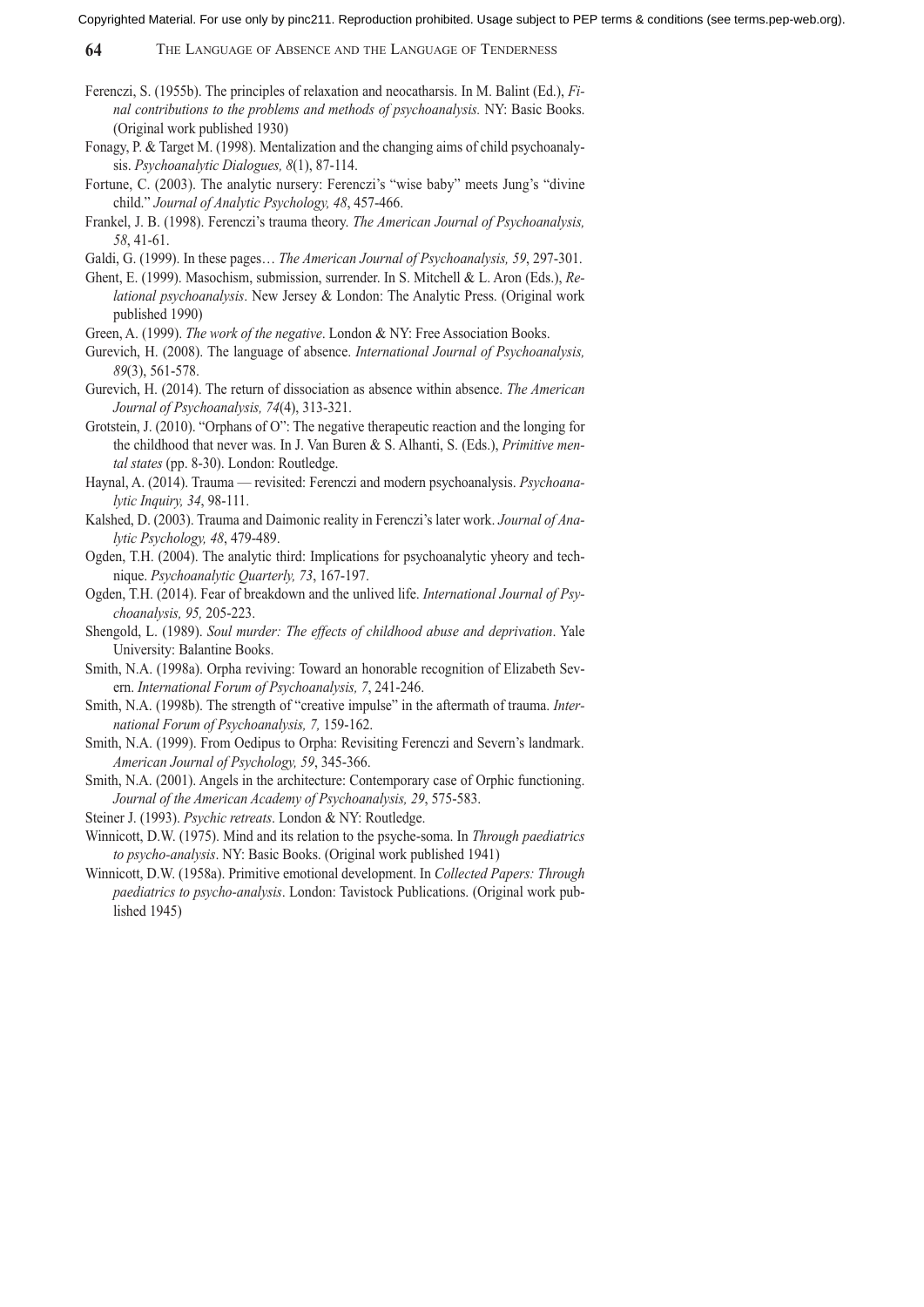HAYUTA GUREVICH, M.A **65**

Winnicott, D.W. (1958b). Withdrawal and regression. In *Collected papers: Through paediatrics to psycho-analysis*. London: Tavistock Publications. (Original work published 1954)

Winnicott, D.W. (1965). Ego distortions in terms of true and false self. In *The maturational processes and the facilitating environment*. London: Hogarth Press. (Original work published 1960)

Winnicott, D.W. (1971). *Playing and reality*. London: Tavistock Publications.

Winnicott, D.W. (1989a). Fear of breakdown. In C. Winnicott, et al. (Eds.). *Psycho-analytic explorations*. London: Karnac Books. (Original work published 1963)

Winnicott, D.W. (1989b). Parent-infant relationship. In C. Winnicott, et al. (Eds.), *Psychoanalytic explorations*. London: Karnac Books. (Original work published 1961)

Vida, J.E. (2001). Ferenczi's "Teratoma": A result, not a process. *International Forum of Psychoanalysis, 10*, 235-241.

Vida, J.E. (2005). Treating the "wise baby." *American Journal of Psychology, 65*, 3-12.

*Hayuta Gurevich, M.A. 52 Nachmani Street Tel-Aviv 67776, Israel 972-3-5661510 hayutag@gmail.com*